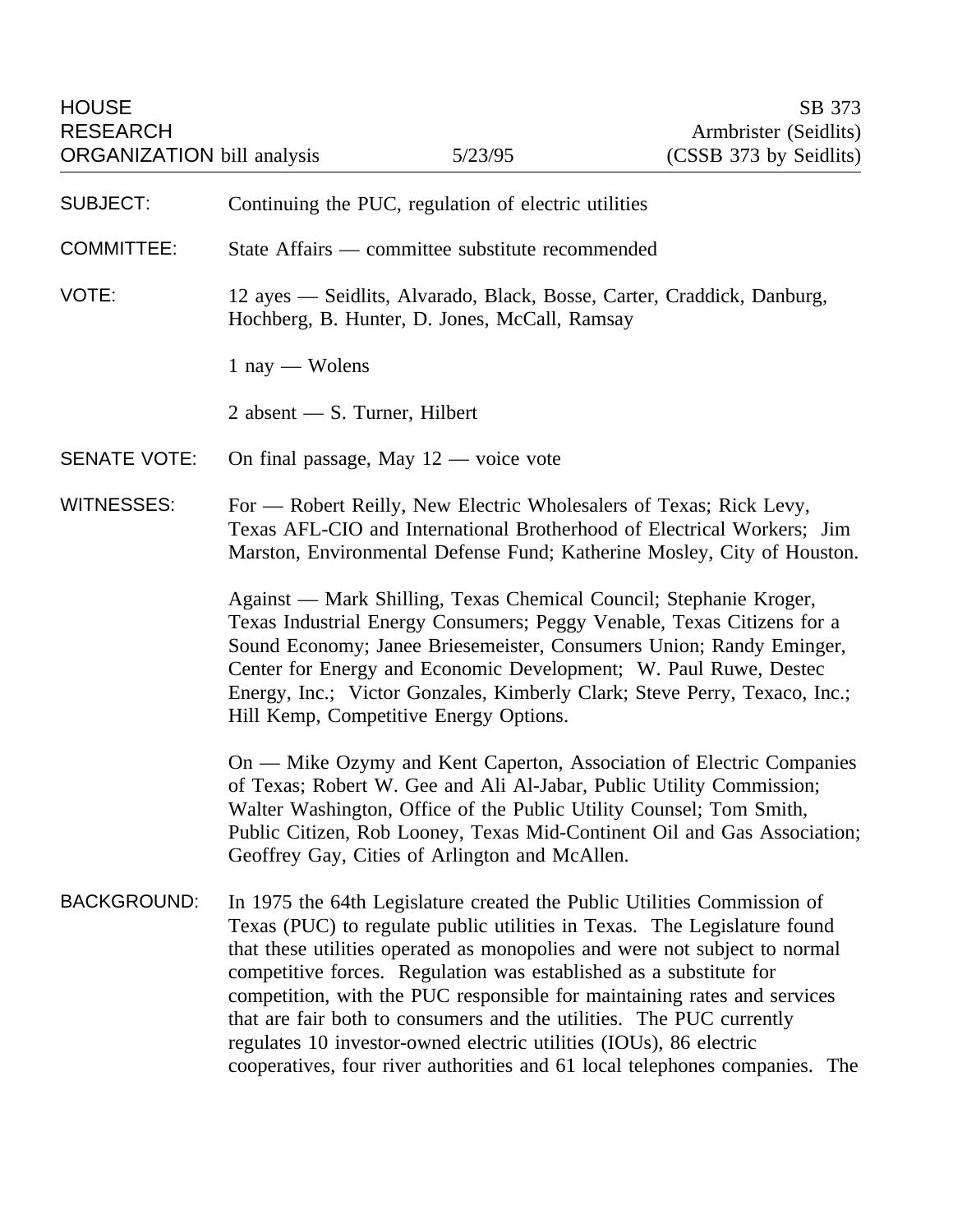agency estimates that the utilities it regulates have a combined annual revenue of approximately \$20 billion.

The four basic functions of the PUC are:

• **Certification.** Before a regulated utility can operate in the state or construct new facilities, it must obtain a certificate of convenience and necessity (CCN) from the PUC, which certifies that the utility's operation is in the public's best interest.

• Rate-setting. The PUC sets rates for all local telephone companies, IOUs and electric cooperatives. Cities have retained original ratemaking authority for electric utilities and cooperatives operating within their boundaries; the PUC reviews these rates on an appellate basis.

• **Monitoring.** The PUC monitors regulated utilities to ensure compliance with statutory requirements and agency policies, rules, orders and service standards.

• **Consumer advocate.** The PUC helps consumers resolve complaints against regulated utilities.

The PUC consists of three full-time, salaried commissioners who are appointed by the governor. The primary role of the three-member commission is to serve in a quasi-judicial capacity on utility rate cases and other proceedings that have gone through the hearings process.

The Office of Public Utility Counsel (OPUC) was created in 1983 as part of the 68th Legislature's sunset review of the PUC. The office was established to represent residential and small business consumers after concerns had been raised that these ratepayers, who share similar concerns and interests, were not adequately represented in utility rate cases at the PUC. OPUC is overseen by the public utility counsel who is appointed by the governor. OPUC only participates in roughly 6 percent of all rate cases before the PUC, mostly major rate cases, and roughly 11 percent of all non-rate cases before the PUC.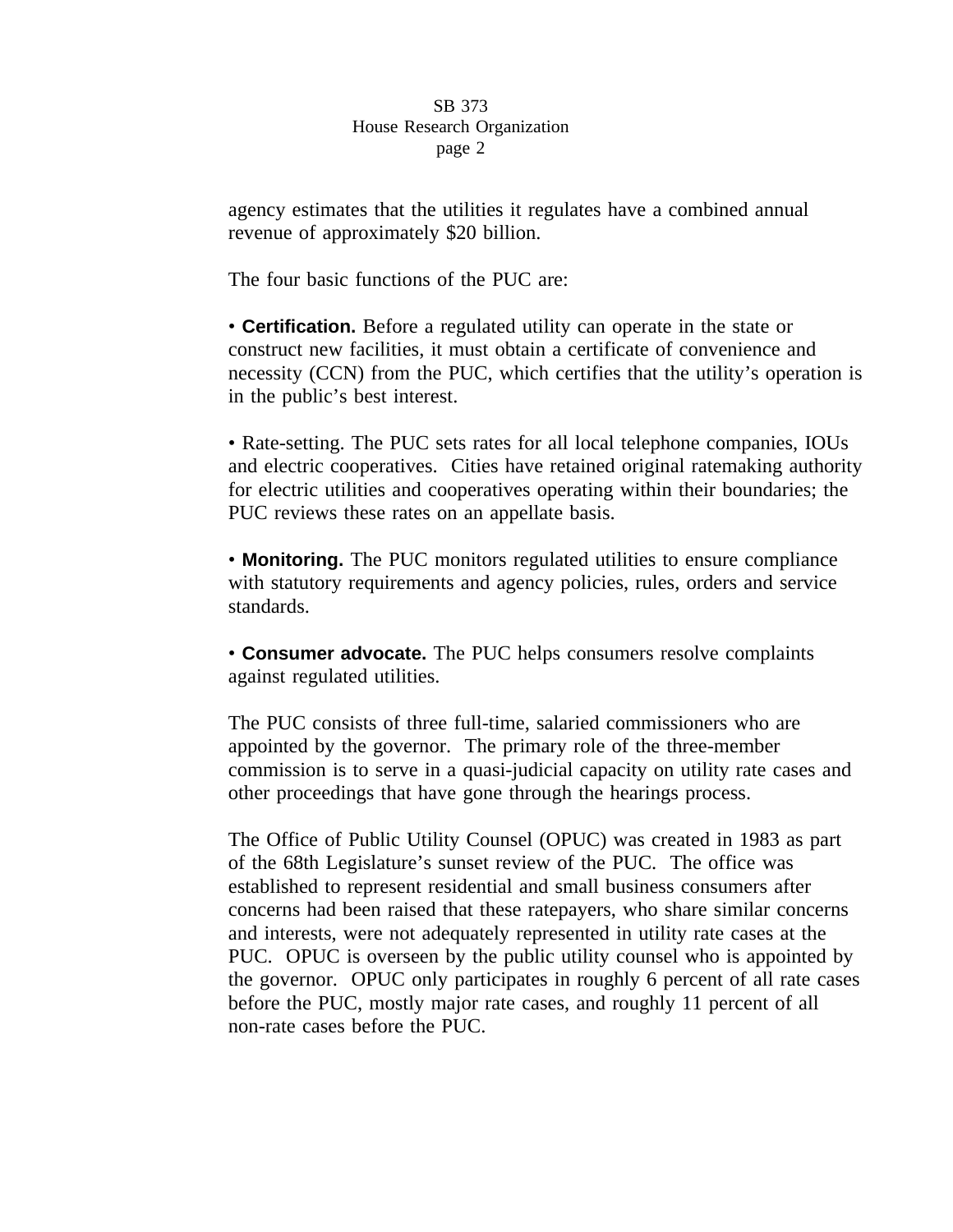The PUC and OPUC are funded by a gross-receipts tax assessed against all regulated utilities. This tax is deposited into the general revenue fund from which appropriations for the PUC and OPUC are drawn. The PUC is authorized to adjust this gross receipts assessment, subject to approval of the Legislature.

The PUC and OPUC were originally scheduled for sunset review during the 73rd Legislature. During that session a number of bills were proposed to revise the PUC and OPUC and electric utility and telecommunications regulation. None passed, and the PUC and OPUC sunset review date was extended for two years. A joint interim committee on the PUC was appointed to study the PUC and OPUC and make recommendations.

POINT-BY-POINT ANALYSIS: CSSB 373 would continue the Public Utilities Commission and Office of Public Counsel until September 1, 2001. CSSB 373 would revise Article I, administrative procedures, and Article II, electric utility regulation of the Public Utility Regulatory Act (PURA) as enacted by SB 319, Acts of the 74th Legislature, regular session, 1995.

# **ADMINISTRATIVE ISSUES**

**CSSB 373 would** make a number of changes to the administrative portion of PURA. A majority of these changes involve the application of standard language developed by the Sunset Advisory Commission that is applied to all similar agencies reviewed by the commission. Administrative changes made by CSSB 373, and recommended by the joint interim committee, include:

• removing the age requirement for PUC commissioners;

• requiring appointed members of the commission to participate in a training program before taking office;

• providing that the executive director is responsible for running the daytoday operations of the PUC;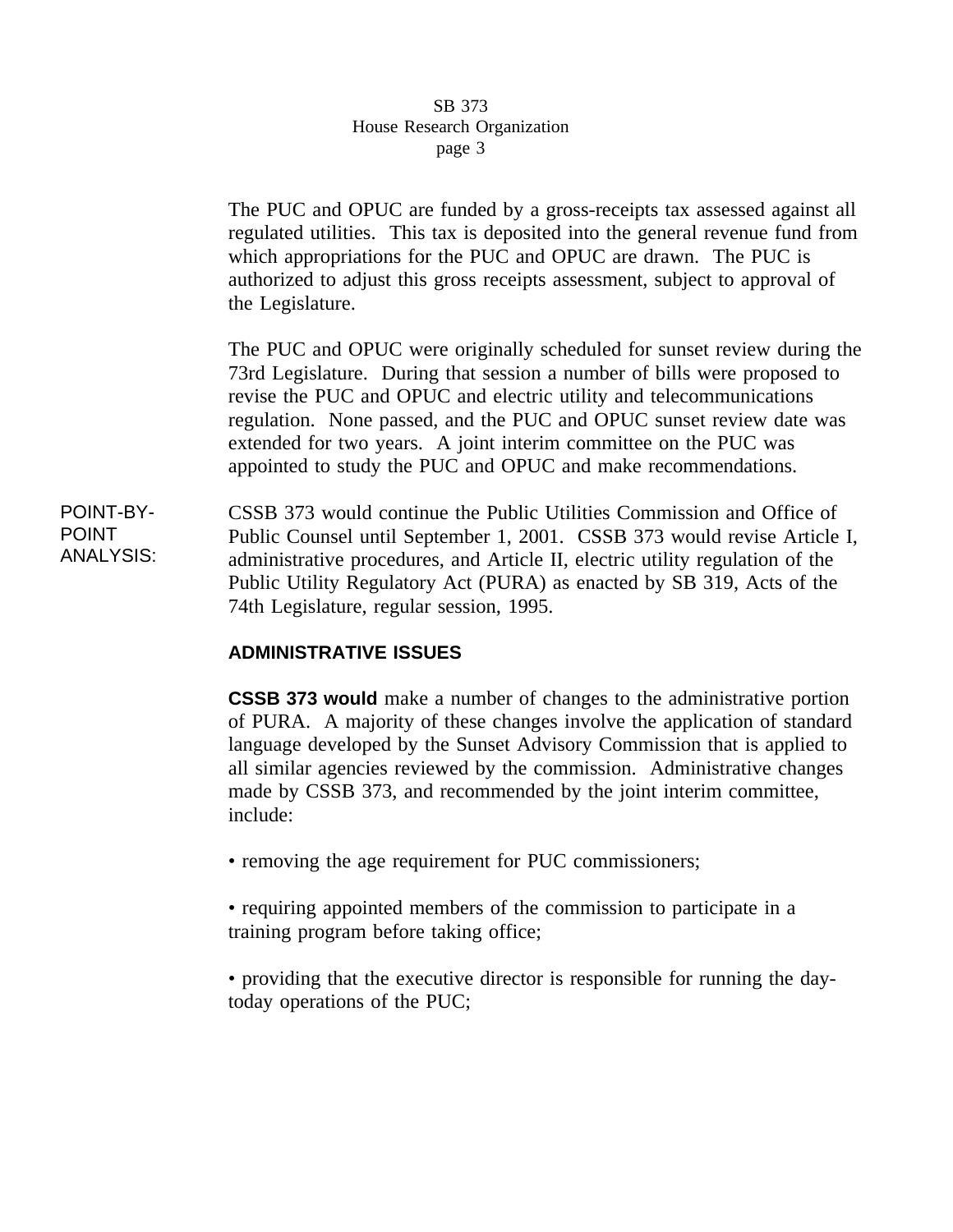• allowing persons otherwise ineligible to serve in the PUC or OPUC to do so if they divest ownership interest or control and inform the attorney general and the agency; and

• allowing the PUC and OPUC to receive and spend federal funds from grants or other forms of financial assistance and exempting special accounts established for such grants from funds consolidation.

**Supporters say:** The administrative changes included in this bill represent a combination of the standard language developed by the Sunset Advisory Commission now included in the reauthorizations of state agencies and the recommendations of the Joint Interim Committee on the Public Utility Commission. The implementation of these recommendations will help the PUC to run more smoothly, create a greater independence for the hearing examiners and hearing division, and allow the process of hearings to be conducted more efficiently.

**Opponents say:** This legislation does not address the relationship of the general counsel to the commissioners. The general counsel acts as a advocate of the public interest in proceedings before the commission, but also acts as a corporate counsel for the PUC and the commissioners themselves. These roles should be separated, as was recommended by the joint interim committee.

# **Transferring hearings division to SOAH**

**CSSB 373 (Sections 1.34, 1.35) would** transfer the administrative hearings division from the PUC to the State Office of Administrative Hearings (SOAH) and establish a task force to conduct the transfer.

**Supporters say:** Currently, the physical location of the hearings division at the PUC places hearings examiners and administrative law judges alongside the technical staff who testify in all proceedings at the agency. This situation contributes to a perception by the public that the hearings staff is virtually indistinguishable from the PUC staff as a whole. By transferring the hearings division to SOAH, the transfer would act to improve the independence, quality and cost effectiveness of PUC hearings. In order to ensure that enough resources and expertise will be transferred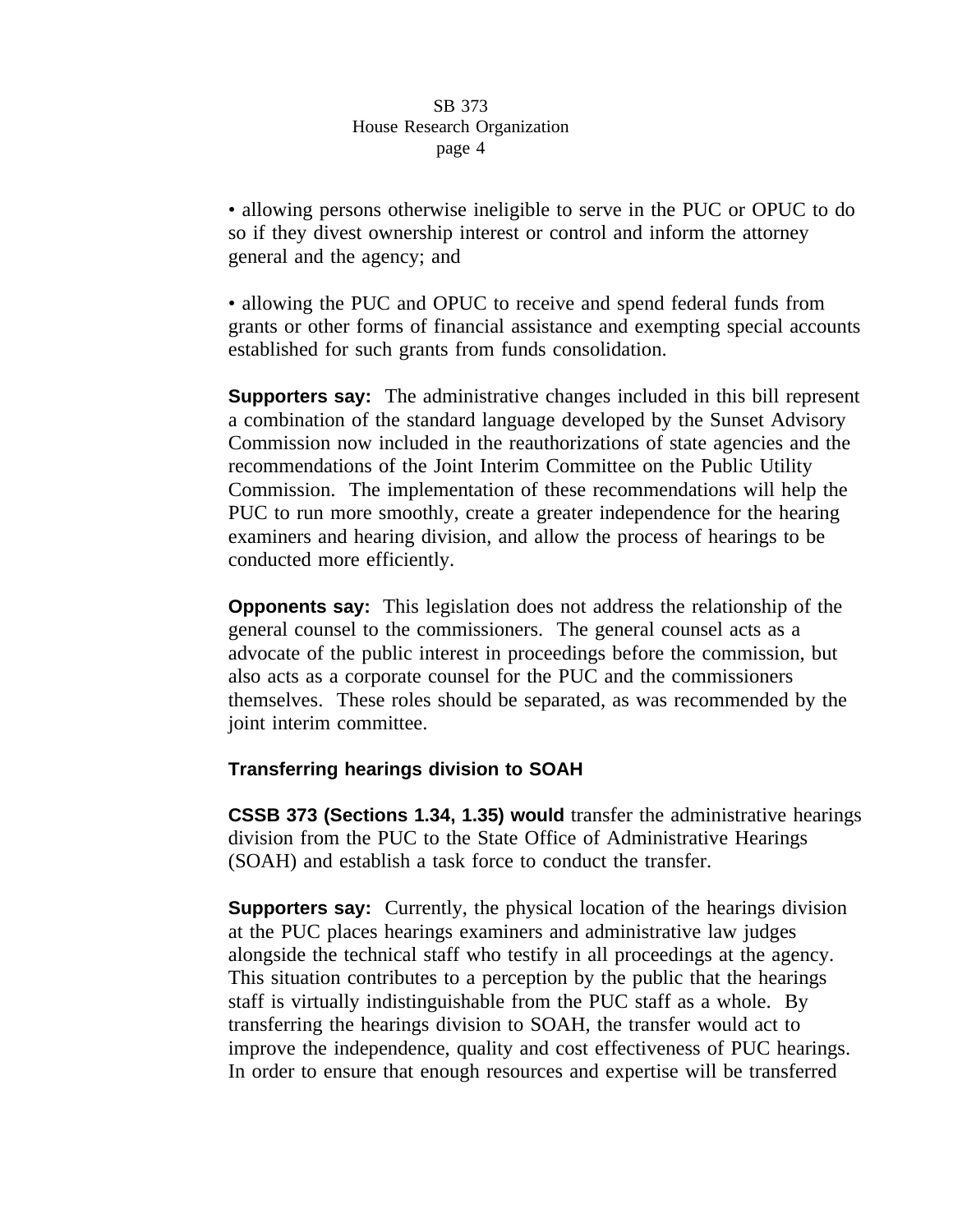from the PUC to SOAH, a task force would be established to oversee the transfer of equipment and personnel.

**Opponents say:** Hearings examiners at the PUC make independent decisions and are not partial to the staff of the PUC simply because they work in the same area. Many of the issues that come before the PUC are of a highly technical nature and would be subject to misinterpretation by a hearings officer who is not an expert in that subject matter. The transfer of the hearings division from the PUC to SOAH would cost at least \$80,000. The questions should be whether the state should spend this amount of money only because there is a public perception of impartiality.

# **Conflict of interest provisions**

PURA contains specific provisions aimed at prohibiting the appointment of commissioners who have direct ties to regulated utilities or their affiliates.

**CSSB 373 (Sections 1.06-.09, 1.15-.17, 1.19) would** extend to the general counsel and executive director of the PUC as well as the public counsel. These rules would prohibit such individuals from serving on boards of companies that supply fuel, services or utility-related goods to regulated and unregulated utilities. It would prohibit a person from having an interest in a competitor of a utility as well as the utility itself. It would also include revolving-door provisions on members and staff of the PUC and OPUC, prohibiting them from appearing on behalf of parties for two-years. (A revolving-door provision prohibits a person who worked at or for an agency from appearing before that agency representing another party for a certain length of time.)

**Supporters say:** These reforms would strengthen the image of the PUC and OPUC as independent regulatory bodies pursuing policies in the interest of the public based on the recommendations of both the joint interim committee and the Sunset Advisory Commission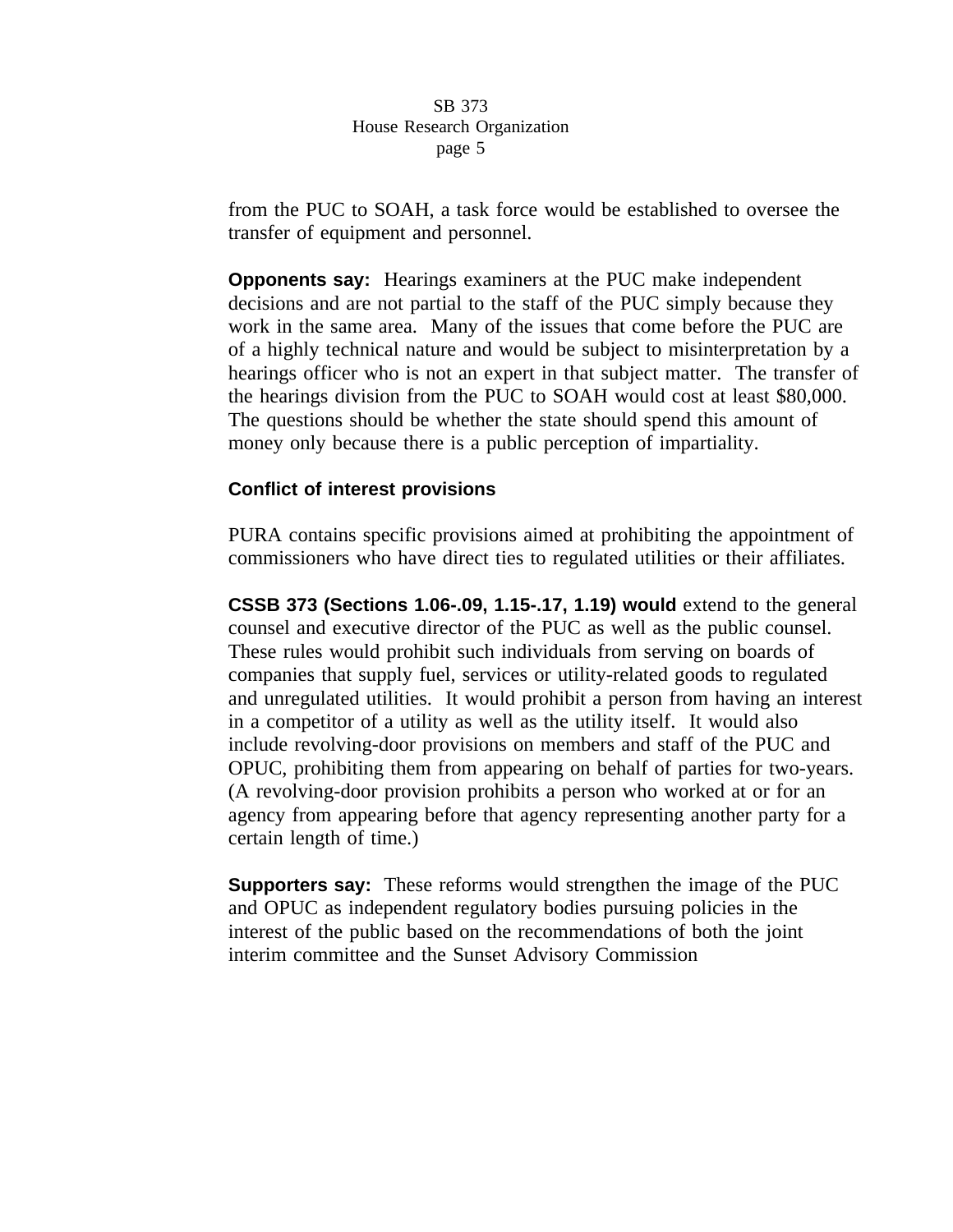

# **Adjustment of gross receipts assessment**

Originally, the PUC was given the ability to adjust the gross receipts assessment because it was unclear how much money the agency would need for its operations.

**CSSB 373 (Section 1.28) would** shift authority from the PUC to the Legislature to adjust the gross receipts tax.

**Supporters say:** Experience has shown that the gross receipts assessment is more than sufficient to cover appropriations for both the PUC and OPUC. In fiscal 1993 the assessment generated \$28.6 million while the PUC's expenditures were \$10.7 million and OPUC spent \$1.4 million. Because the primary reason for the PUC to be able to adjust the gross receipts assessment no longer exists, the PUC need no longer retain control of that power.

## **Management audits**

In 1983 PURA was amended to require the PUC to conduct a management audit of each utility at least once every ten years. The number of audits conducted each year depends on the size of the utilities to be studied, the scope of the audits, and the complexity of the issues to be addressed.

**CSSB 373 (Section 1.22) would** remove the requirement that the commission audit a utility every 10 years.

**Supporters say:** While these audits have been helpful and have implemented management improvements, PURA did not provide a separate funding source for these audits, nor did it authorize the PUC to recover costs of the audits from the utilities being audited. As a result, the PUC had not had the budget or staff resources capable of meeting this requirement. By removing the audit requirement and allowing the PUC to conduct management audits only as needed, the quality of such audits and their usefulness to the utilities could be greatly improved.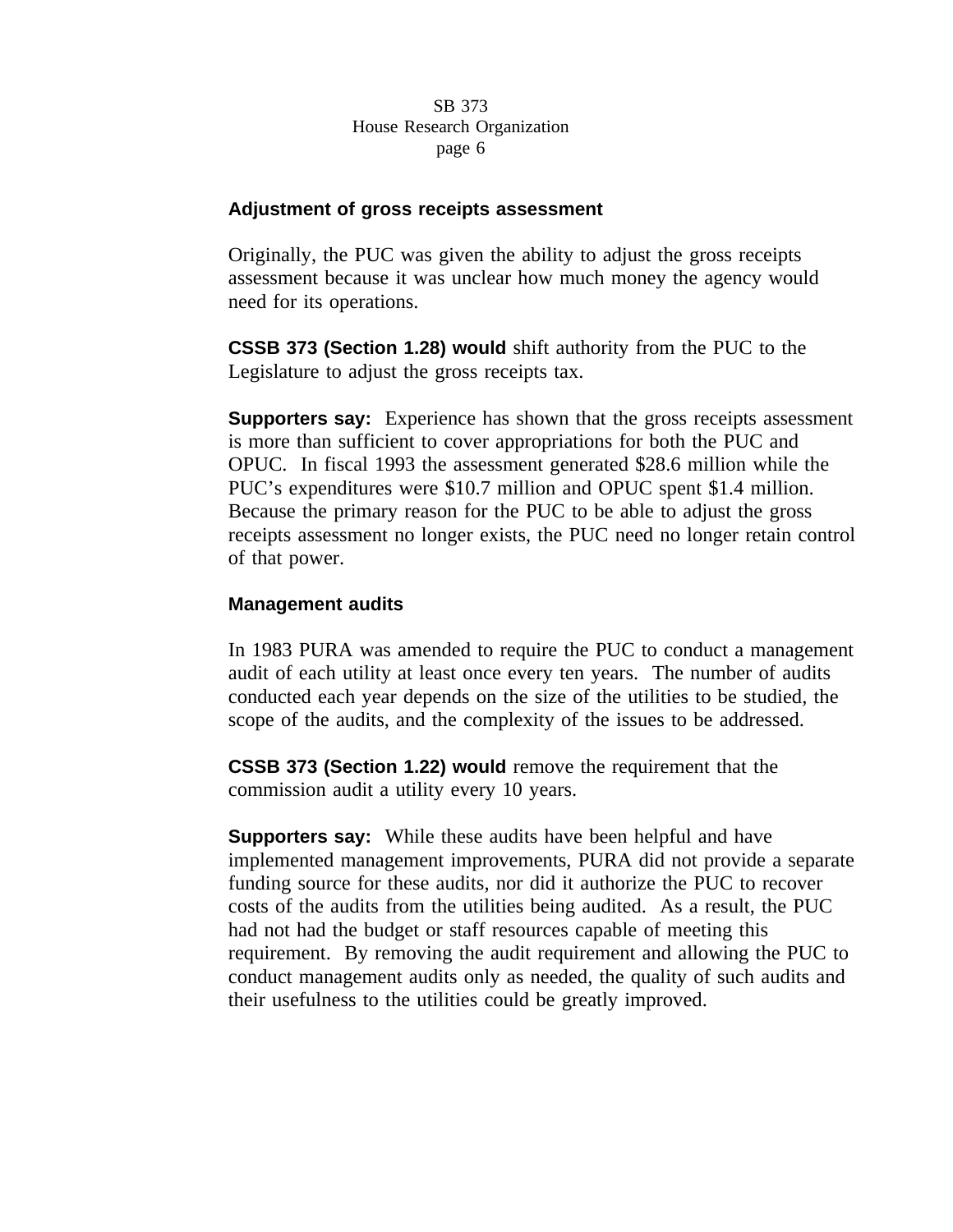#### **Administrative penalties**

The PUC regulates almost every aspect of a public utility's business activities, from utility rates and quality of service to billing requirements. Many of these regulatory duties require cooperation from the utility.

**CSSB 373 (Section 1.27) would** authorize the PUC to assess administrative penalties. CSSB 373 would allow the commission to impose an administrative penalty of up to \$5,000 per day for violations. Such penalties could only be imposed after a finding, by a preponderance of the evidence that a violation has occurred, and the process would include the requisite safeguards to ensure due process. All penalties would be deposited into the general revenue fund. Utilities would be prohibited from recovering administrative penalties from consumers through their rates.

**Supporters say:** Currently, the PUC has several tools in place for sanctioning utilities that violate statutes, rules and orders, but those enforcement powers are intended for major infractions and are seldom used because of their severity, expense and time-consuming nature. By allowing the PUC the ability to impose a small administrative penalty to enforce rules, it could ensure compliance with those rules sooner than if the PUC had to wait for the infraction to be severe enough to impose the sanctions currently available.

## **Settlement and hearings procedures**

**CSSB 373 (Section 1.21-.23) would** allow the PUC to promulgate rules regarding the settlement of contested cases before the commission. It would also authorize judges in hearings to impose sanctions, limit discovery, focus parties on contested issues, group parties other than OPUC with the same interests and limit parties' time in presenting cases.

**Supporters say:** The PUC has two main processes for resolving contested cases, either through the formal hearings process or through informal settlements agreed to by some or all of the parties. The current settlement process occurs outside of the hearing process. By allowing the PUC to establish rules regarding settlement procedures, settlements could be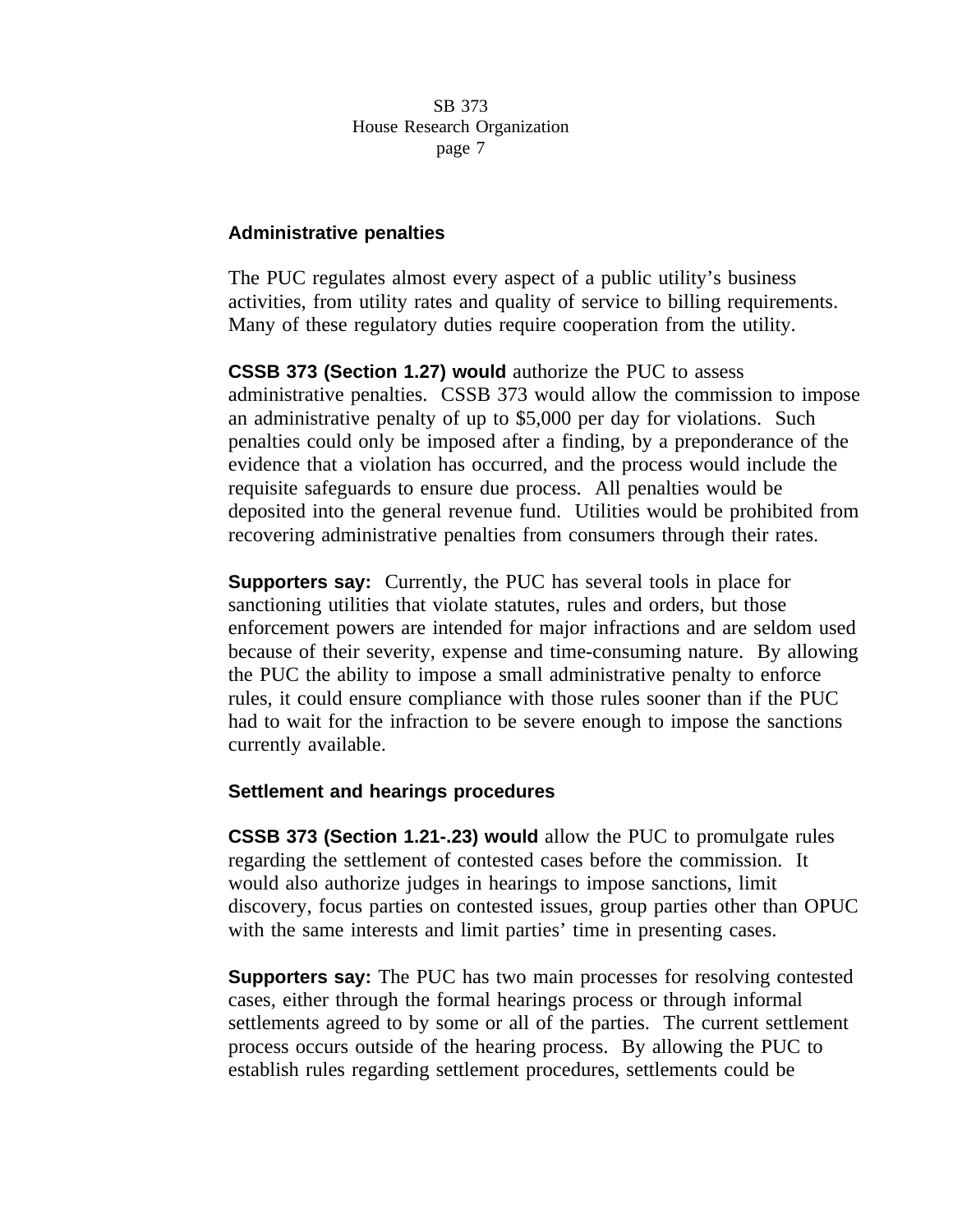achieved in more efficient way and also include various provisions so that all parties to a contested matter who did not agree to the settlement could still retain full rights to a hearing. Other hearings procedures enacted by CSSB 373 would streamline the hearings process providing savings to both utilities and consumers.

CSSB 373 would take effect on September 1, 1995. The administrative penalties permitted by the act could only be imposed for violations occurring after the effective date. The settlement process could not apply to an electric utility merger proceeding filed before January 1, 1995, in which a final order had not been issued. The Sunset language regarding membership on the commission or employment would only apply to a member or employee hired or appointed after the effective date.

# **ELECTRIC UTILITY REGULATION ISSUES**

The PUC regulates two major industries, the electric utility industry and the telecommunications industry. The regulations of telecommunications are not included in this bill, but a comprehensive revision of electric utility regulation is included.

The primary changes to electric utility regulation proposed by CSSB 373 include a revision of Integrated Resource Planning (the way a utility chooses which resources to use to supply electricity), deregulation of the wholesale power industry in order to promote competition for wholesale electric energy production, a revision of standards and policies related to utilities and their affiliates as well as transactions between the two, a revision of standards regarding Demand Side Management, which encourages resource conservation, and a partial deregulation of electric cooperatives if approved by members of those entities.

# **Integrated Resource Planning**

Integrated resource planning (IRP) describes the selection of sources from which electricity can be produced. The goal of IRP is to select the proper mix of sources to promote cost efficiency, environmental protection and concern for the future.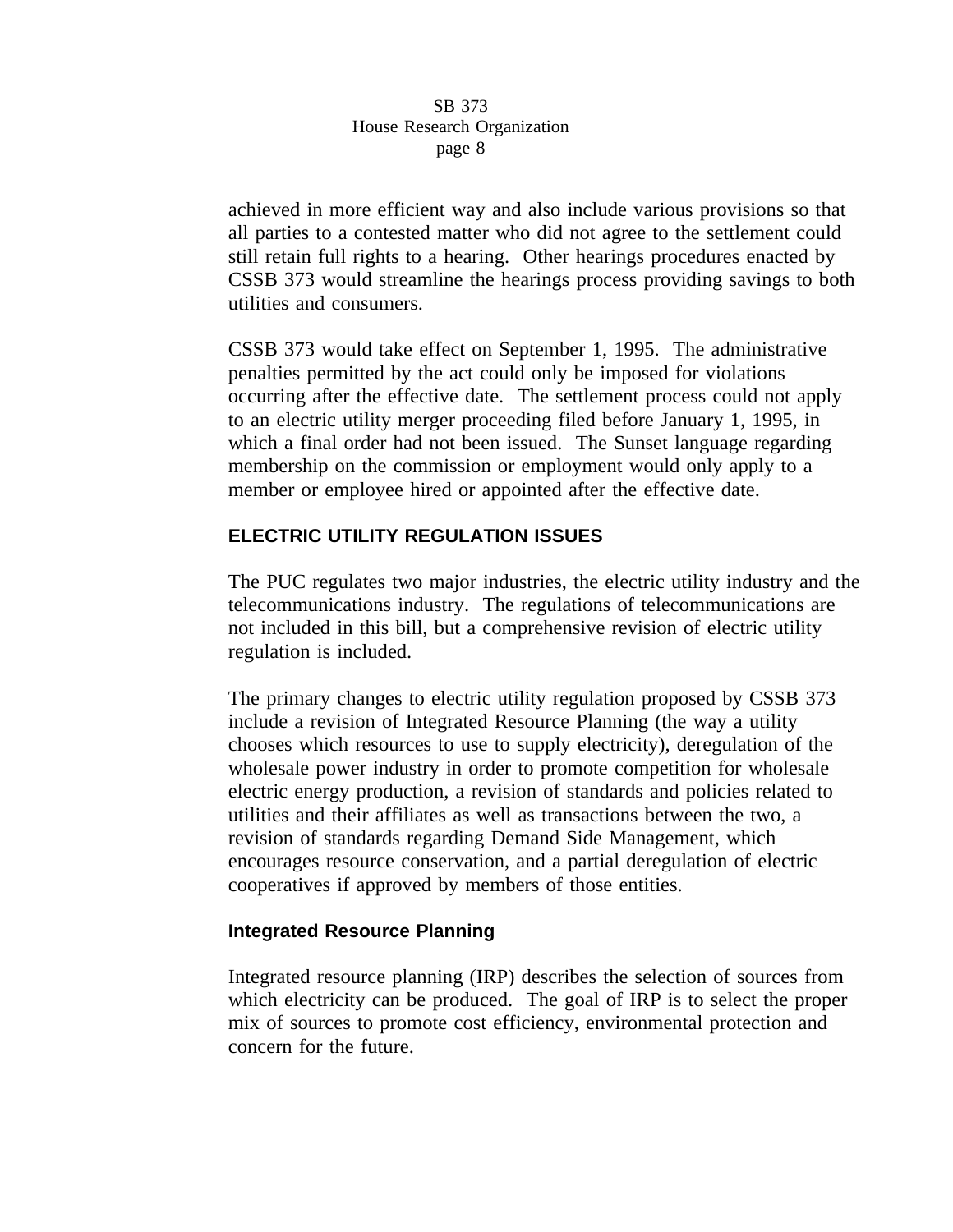**CSSB 373 (Section 2.03) would** require the PUC to develop an IRP process to provide reliable energy service at the lowest reasonable system cost. Generating utilities that are planning to construct generating resources would be required to submit an preliminary IRP to the PUC that would have to include

• a forecast of future demands;

• an estimate of energy savings and demand reduction that could be achieved over a 10-year period;

• the supply-side resources needed to meet the demand, including what those sources are and how the utility would choose and operate them;

• a description of how the utility would achieve equity among its customer classes; and

• any proposed incentive factors.

A municipally owned utility would be required to submit such a plan every three years to the PUC but would not be subject to other requirements of IRP.

The PUC would be required to hold a hearing on the IRP submitted by a utility and, within 180 days, would be required to issue an interim order. Once the interim order was issued, the utility could begin solicitations for demand-side and supply-side resources by a bidding process outlined in the bill. The utility would be required to review affiliate bids as it reviewed all other bids. Once the bidding process was complete, the utility would submit a final IRP to the commission, including any applications for certificates of convenience and necessity (CCNs) that may be necessary. The PUC would be allowed to set rates to recover the costs of a contract and any incentive mark-ups allowed by the commission. Before approving a final plan, the PUC would have to consider the community values and environmental impact of the IRP. The PUC would only be allowed to grant a CCN under an IRP if it found that:

• the proposed addition was necessary under the final IRP;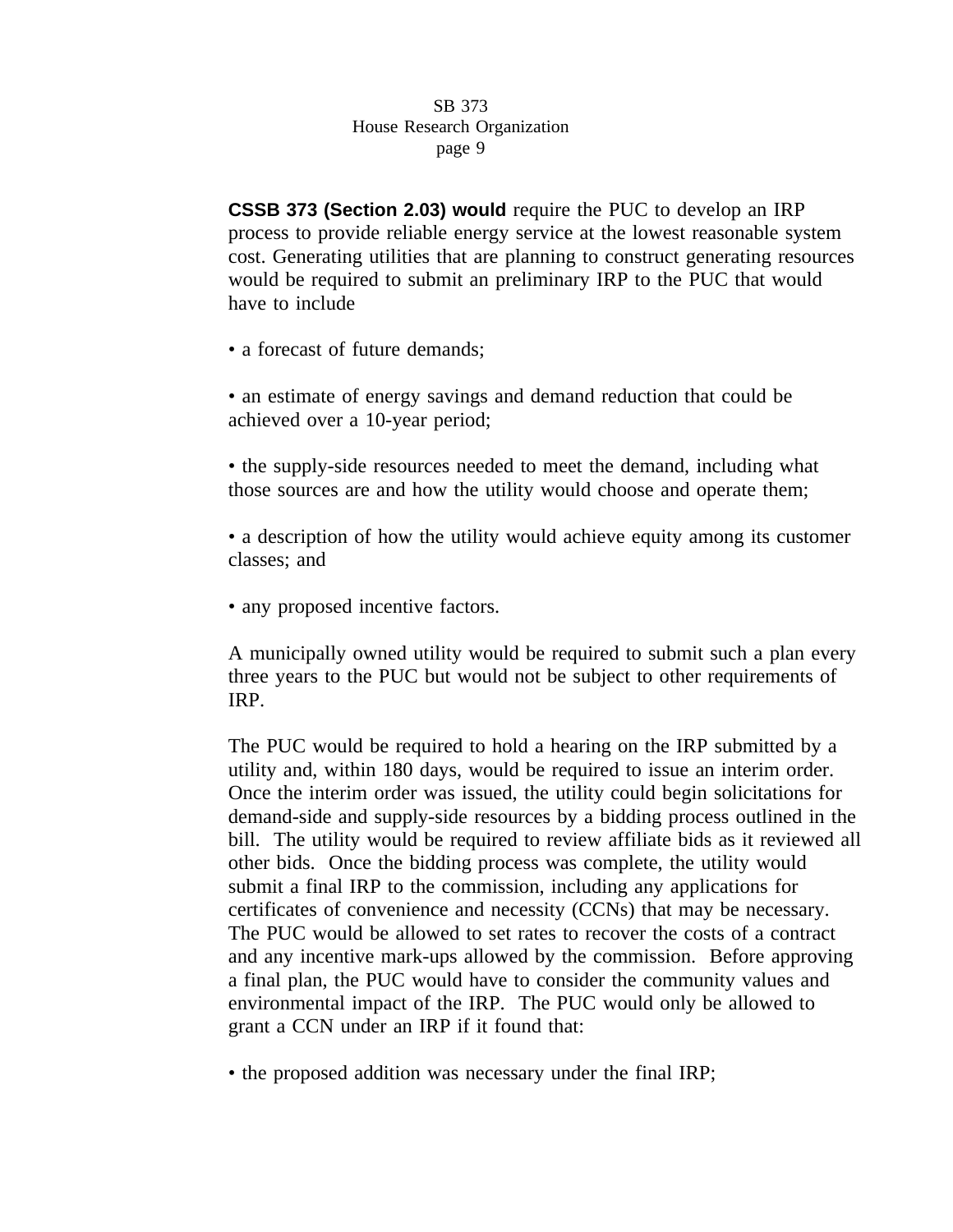• the proposed addition was the best and most economical choice of technology for that service area; and

• cost-effective energy conservation and other cost-effective energy sources could not reasonably meet the need.

The PUC could hold another hearing on the final IRP at the request of any interested party and would have to issue a final order within 180 days after the utility files its final IRP.

The PUC would be required to promulgate rules that promote the development of renewable energy technologies.

The PUC would be allowed to:

• allow timely recovery of reasonable costs, including the ability to automatically adjust and pass through to its customers changes in fuel or other costs;

• authorize additional incentives for conservation, demand side management (DSM), purchasing power, and renewable resources;

• review the state's power transmission system to determine possible needed improvements; and

• authorize the utility to recover a surcharge to reimburse a municipality for the expense incurred in the IRP process.

After a utility had its IRP approved, it would be allowed to make certain changes in regard to that IRP such as contract renegotiation, short-term (less than two years) capacity purchases and exercising already granted options.

Non-generating utilities not planning to construct generation capacity would not be required to submit an IRP, but if that utility planned to purchase more than 25 percent or 70 megawatts of its capacity from a wholesale power supplier other than its current supplier, it would be required to follow the solicitation process.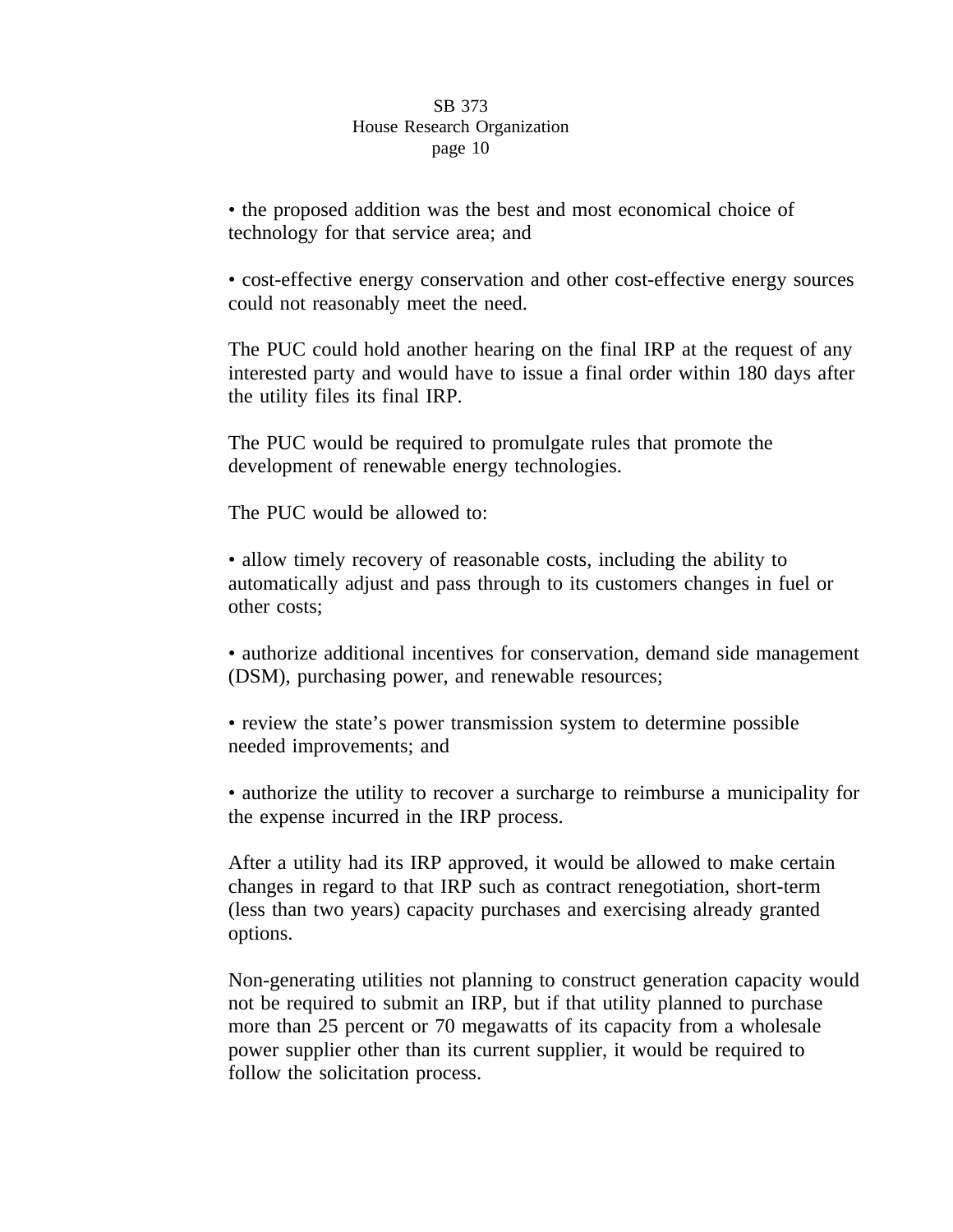**Supporters say:** Many of the changes made to the IRP process are a result of a two-year study made by the Joint Interim Committee on the PUC (JIC) (See Section 2, Recommendations 1-5) in order to promote the efficient use of resources to provide electricity to consumers. IRP is the crux of the entire utility regulation revision plan because it would allow a utility to use resources like purchased power gained from wholesale competition, demand-side management programs and incentives for conservation to be considered in long-term utility plans.

Each of these plans would be required to make projections for 10 years, and those projections would be renewed every three years if there were any changes. By allowing the PUC to structure the IRP process, this Legislature would allow the experts to develop the best way to protect Texas energy resources that still allows Texas utilities to be some of the most productive and profitable in the nation.

The specifics of the IRP process included in this legislation provide adequate safeguards to ensure that the selection of a utility's resources would be done in a way that promotes the public interest.

**Opponents say:** The IRP process must be strengthened to ensure that affiliates are not allowed to use the IRP process to gain an advantage over other wholesale competitors, costs of demand side management are not passed on to certain classes of consumers, especially renters and low income consumers who are in the worst position to bear such costs, and that environmental protection is given a high priority.

One of the most important changes needed is to remove the ability for utilities to automatically pass through to its customers changes in its cost of fuel or purchased power. This flexibility would allow a utility to burden certain consumer classes if the wholesale competitive market conditions change. The provision in the Senate-passed version allowing the IRP process to use the lowest reasonable cost should be retained, and language allowing for the lowest reasonable system cost should be struck. The addition of the word "system" would allow a utility to set the lowest cost based on its own cost, not the actual cost.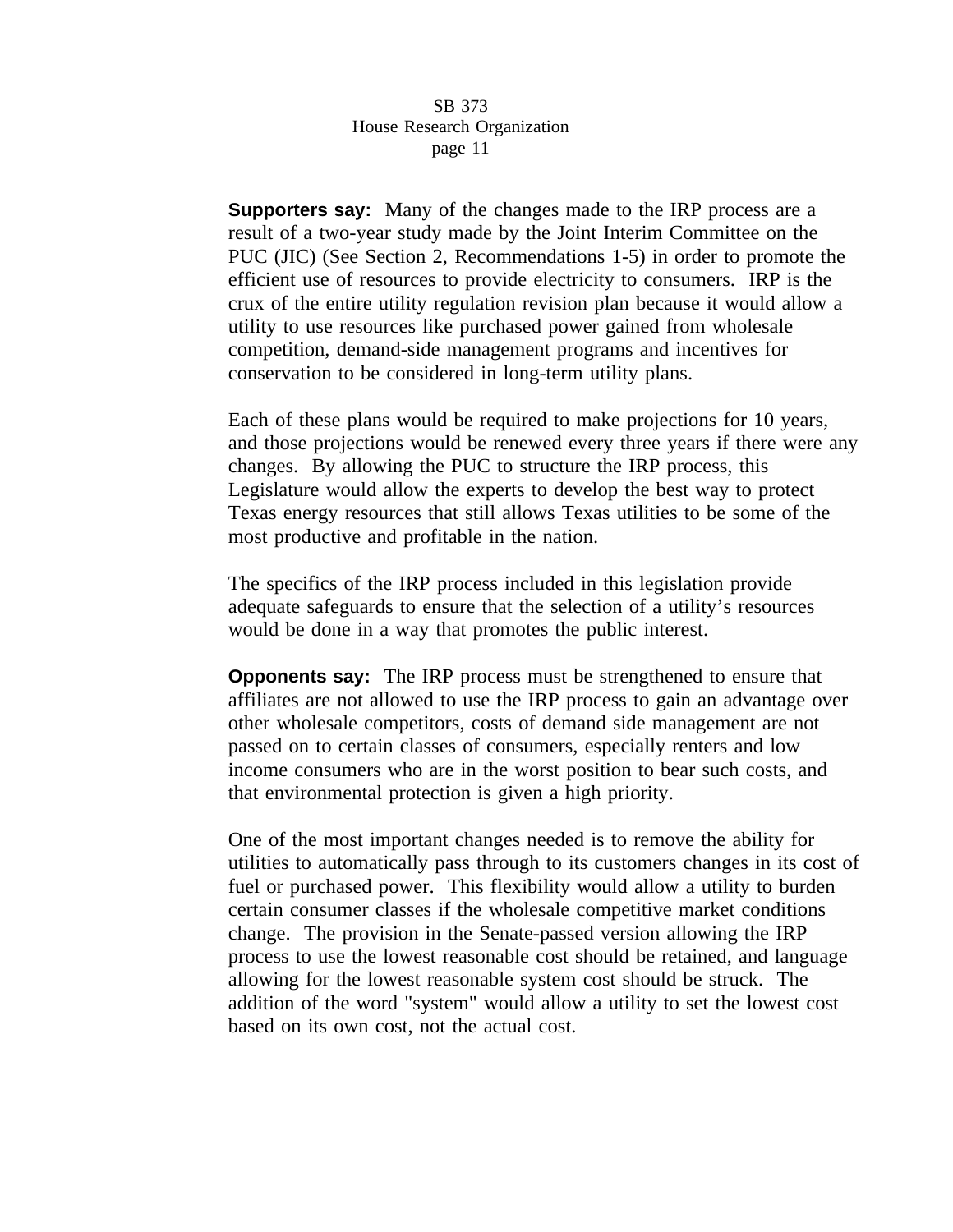Additionally, the IRP process should require any company, including exempt wholesale generators (EWGs), to submit a plan and an application for a CCN before constructing a new generating facility. Under CSSB 373 only regulated utilities would be required to submit such plans and make such applications.

# **Demand side management**

Demand side management (DSM) refers to an economic theory of electric production. It is based on theory that regulated the rate of return allowed for utilities provide an incentive for the utilities to build excess generating capacity. The utilities will build this capacity because they will be able to achieve a rate of return (profit) on whatever they might build. The problem is that this over capacity promotes inefficiency. In order to promote efficiency, DSM would allow a utility to base its IRP decisions on how much capacity is actually needed and require the utility to promote conversation measures the reduce the amount actually needed.

**CSSB 373 (Section 2.03, 2.04) would** encourage the use of demand side management by allowing a utility to receive a cost recovery incentive for promoting DSM.

**Supporters say:** DSM is a way to promote cost efficiency and conservation of energy resources. Under rate of return regulation, utilities were rewarded for creating over capacity, resulting in the current situation where, on average, Texas utilities have more than 28 percent over capacity ability; the PUC recommends a 15 percent overcapacity for emergency situations.

Unfortunately, DSM will not work unless utilities are given some incentive to use it. If no incentive was present, utilities would simply continue to use the more inefficient means of producing electricity because, no matter, what, they would be guaranteed a rate of return on their investment. DSM incentives would help to move the utility industry to a new level of resource planning that could be used as a stepping stone for the conversion that will undoubtedly be required in the future.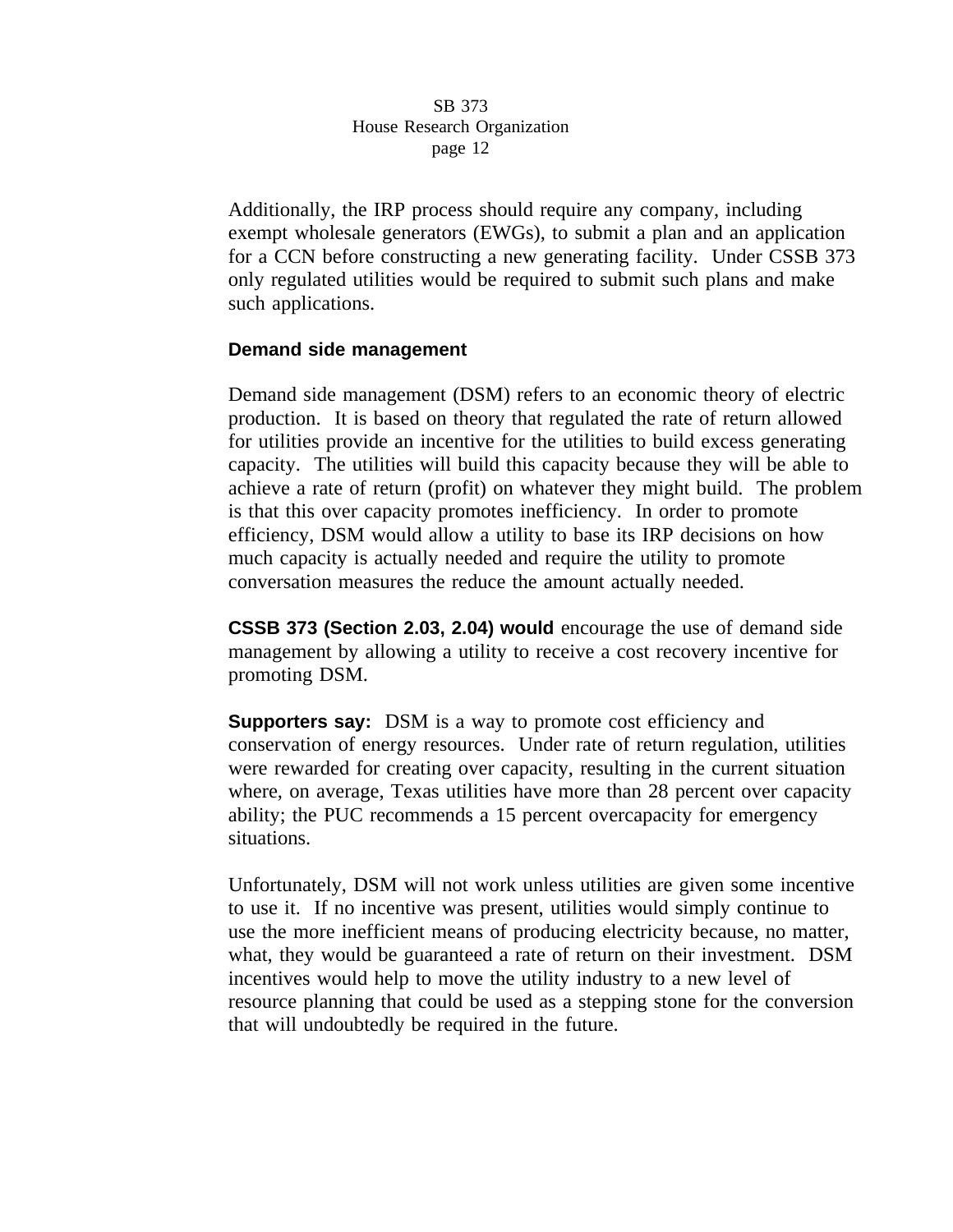**Opponents say:** Special incentives such as "mark-ups" proposed by the utilities are not necessary for DSM and purchased power and serve only to further increase rates. Any incentives should be strictly tied to the utility's performance. Only exceptional performance should be rewarded with an incentive. A utility's performance is reviewed in a rate case and thus any incentives should be made through an adjustment to the utility's rate of return, not through mark-ups that are automatically passed through to ratepayers without a review of the utility's performance. No incentive or mark-up should be approved before the utility has implemented the DSM program or purchased power and demonstrated its performance.

# **Affiliate transactions**

If independent power producers are allowed to sell power to power distributors and if they are allowed to use transmission lines for the purpose of transmitting that power, the question arises as to how closely transactions will be monitored if the independent power producer is an affiliate of the power distribution company or the company that owns the transmission lines. For sales to regulated utilities, an affiliate might be given a contract even though the price for electricity that the affiliate is charging might be more than what another company could supply. When transmission services are involved, because the owner of the lines can charge a fee for using the transmission lines, the non-affiliates will want to ensure that the affiliate power company is charged the same rates, and therefore, not given a competitive advantage over other power producers.

**CSSB 373 (Sections 1.24-.26) would** require public utilities to report only information relating to transactions between themselves and their affiliates and only when those transactions are subject to the jurisdiction of the commission. The PUC would retain the right to examine the accounts and records of affiliates transacting with regulated electric utilities, but CSSB 373 would make it clear that such records would be confidential and not subject to disclosure under the Open Records Act.

**Supporters say:** Affiliate transactions are a necessary consequence of wholesale electric competition deregulation. Utilities need to be able to compete in the market in the same capacity as other IPPs. The problem is that whenever an affiliate must transact business with its parent company in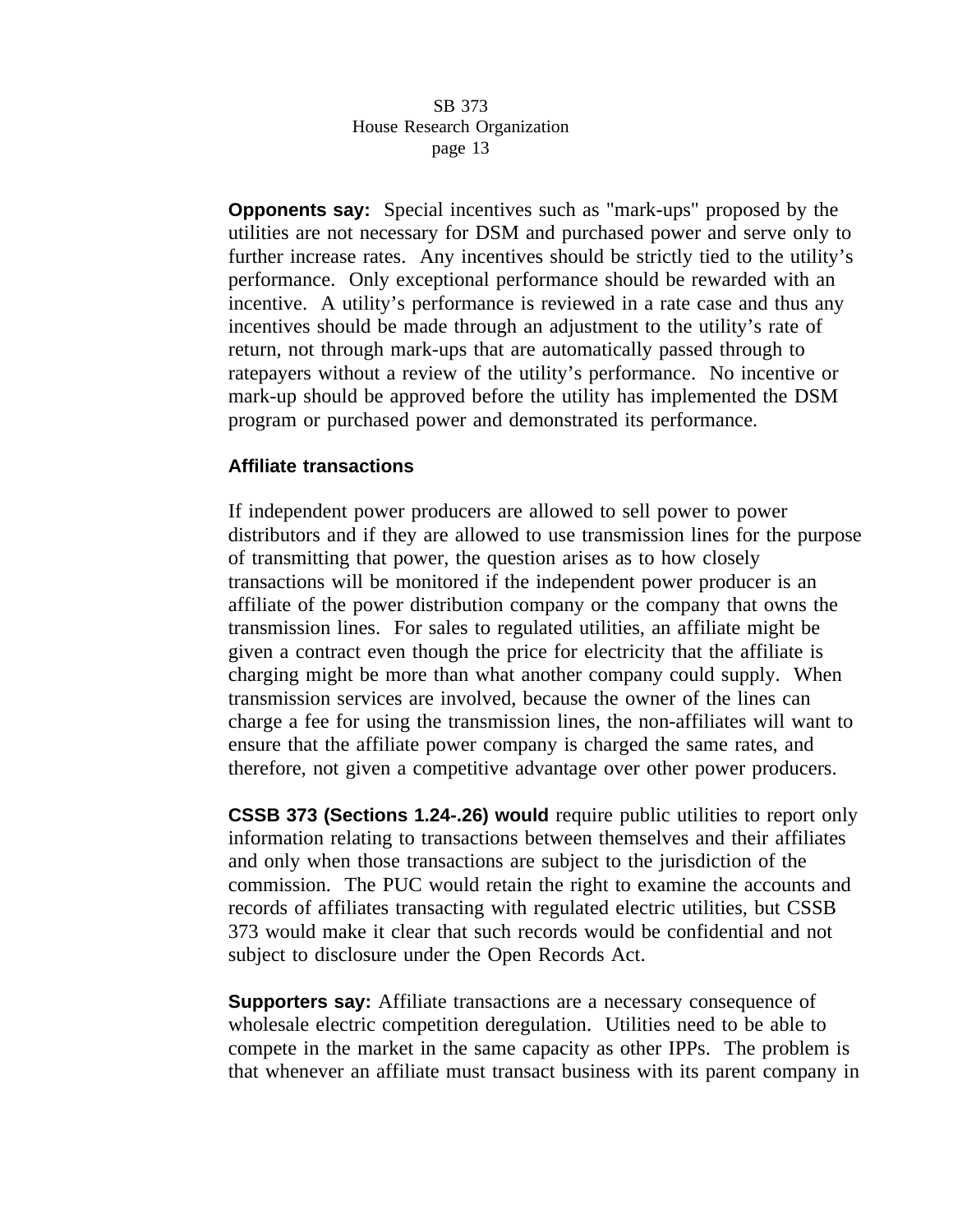a competitive market, there is the danger that the situation would promote impropriety. The safeguards instituted by CSSB 373 are designed to protect against such improprieties and to make the wholesale competitive market more reasonable.

There are limits, though, as to how invasive such safeguards should be. If the PUC required too much regulation of affiliates, they would be placed at a competitive disadvantage in the wholesale competitive market. The Joint Interim Committee on the PUC (JIC) did recommend (Section 2, Recommendation 39) imposing measures to limit public access to books and records obtained from affiliates so that competing power producers would not have a competitive advantage.

The restrictions and safeguards placed on affiliate transactions represent a balance between guarding against impropriety and allowing affiliates to compete freely in the wholesale market.

**Opponents say:** The changes to PURA regarding affiliate transactions would substantially weaken the PUC's authority to examine utility affiliates. Rather than being provided with information concerning the affiliate generally, the PUC would be limited to receiving information regarding only certain transactions between the regulated electric utility and its affiliate. This limitation on the information would make it much more difficult for the PUC to determine if the relationship between a utility and its affiliate was anti-competitive.

This change is contrary to the recommendation of the JIC (Section 2, Recommendation 15) The committee recommended retaining existing levels of scrutiny for affiliate transactions, except between the regulated electric utility and its EWG affiliate where the committee suggested relaxing scrutiny in order to facilitate competition.

The amendment under Section 2.16 of this bill would remove any currently required finding for affiliate transactions that the price charged by an affiliate is not greater than the price available on the open market.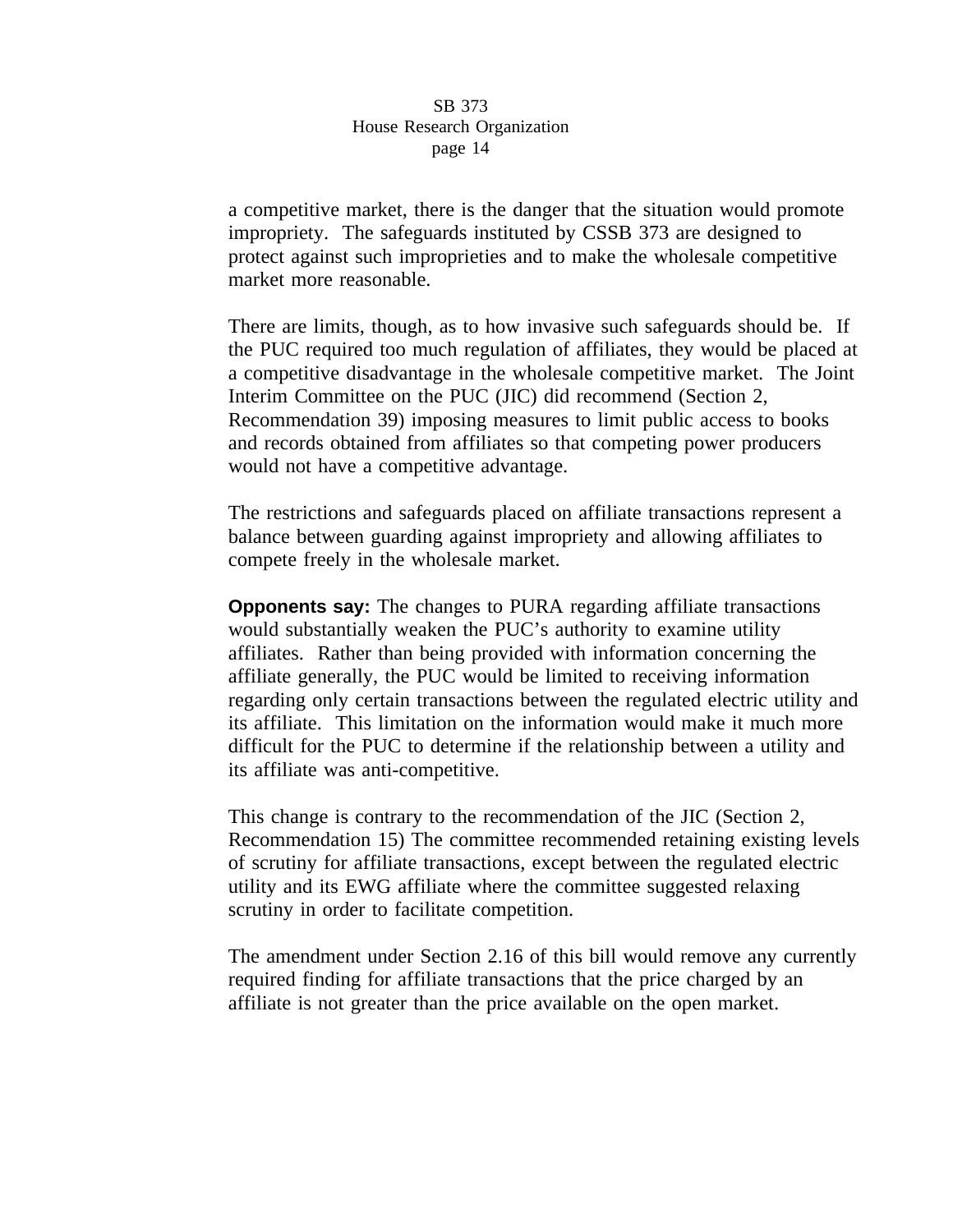# **Sale or transfer of utility assets**

**CSSB 373 (Section 1.25) would** require the PUC to consider whether a proposed utility sale would adversely affect the health and safety of customers or employees, would result in the loss of Texas jobs or a decline in service, whether the utility would be able to recoup its investment and whether the transaction was in the public interest.

**Supporters say:** When utilities or utility holding companies form exempt wholesale generators (EWGs), they may be tempted to transfer fully depreciated, or otherwise more efficient and cost effective generating units from the regulated utility to the EWG. If this were to occur, the utility would be able to receive a regulated rate of return on its least efficient units, while using its best units to compete in the wholesale market. By requiring the PUC to examine such transfers and asking the PUC to determine if the transfer is in the public interest, the utility would be prohibited from using its regulated electric generation facilities to support its competitive facilities.

**Opponents say:** While this change is a step in the right direction, it would not go nearly far enough in ensuring that a utility could not apportion its facilities so that its regulated units would support its unregulated units, because it would only govern the transfer of more than 50 percent of the assets of the regulated electric utility.

# **Wholesale competition**

Wholesale electric competition refers to the ability of electric power producers to sell power to power distributors. Regulated electric utilities are those companies that currently sell power to retail consumers. Under the current regulatory scheme, the retail power companies may only sell power that they produce or power generated by co-generators. By allowing wholesale competition, a regulated electric utility would be able to purchase power any independent power producer (IPP). Independent power producers are primarily exempt wholesale generators (EWGs). These power producers have the generating capacity to produce electricity but do not have the transmission lines to pass it to the distributing utility nor do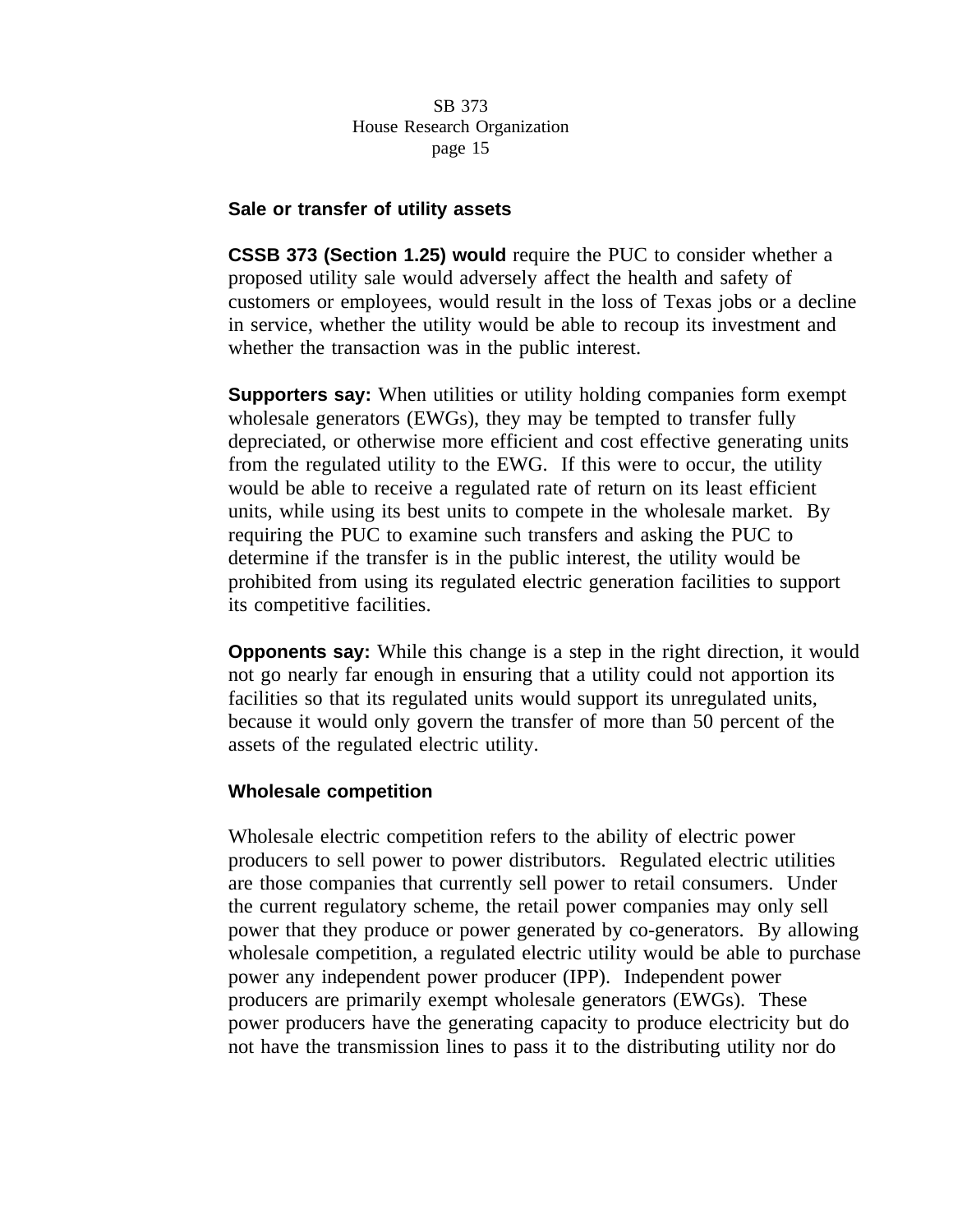they have the capability or desire to sell the power directly to retail customers.

Texas is the only state that regulates the wholesale electricity market. This situation can occur because Texas is the only state that constitutes a single Electric Reliability Council (ERC). ERCs were instituted years ago as a way to provide for power-sharing in case of need. These ERCs crossed the boundaries of every state but Texas. Therefore, Texas was the only state not subject to regulation by the Federal Energy Regulatory Commission (FERC). FERC allows IPPs to charge market-based rates to regulated electric utilities (which are regulated under rate-of-return formulas).

A power marketer is another type of wholesale electric seller. The power marketer purchases power from one generator, stores the power, then sells it to the customer (the regulated electric utility). Because power marketers actually come into possession of the power, they are considered to be utilities under PURA.

**CSSB 373 (Sections 2.05, 2.06, 2.08) would** deregulate the wholesale electric market, allowing EWGs and power marketers to operate. These wholesale power producers and marketers would be required to register with the PUC to show proof of their registration with FERC.

CSSB 373 would allow an affiliate of a regulated electric utility to be an EWG or a power marketer and would allow such an affiliate to sell electricity to the utility so long as such sales were made in accordance with the IRP requirements. If a facility was in operation by a regulated electric utility as of the effective date of this legislation and was later to be transferred or sold to an affiliate, the commission would be allowed, after notice and hearing, to allow such a transfer or sale if it would benefit the ratepayers, was in the public interest and otherwise complied with state law. The transfer of assets from a utility to an affiliated EWG or power marketer would be valued at the greater of net book cost or fair market value. Any transfer of assets from an affiliated EWG or power marketer to a utility would be valued at the lesser of net book cost or fair market value.

CSSB 373 (Section 2.08 (f)) would allow an affiliated EWG or power marketer to sell power to a regulated electric utility but that utility would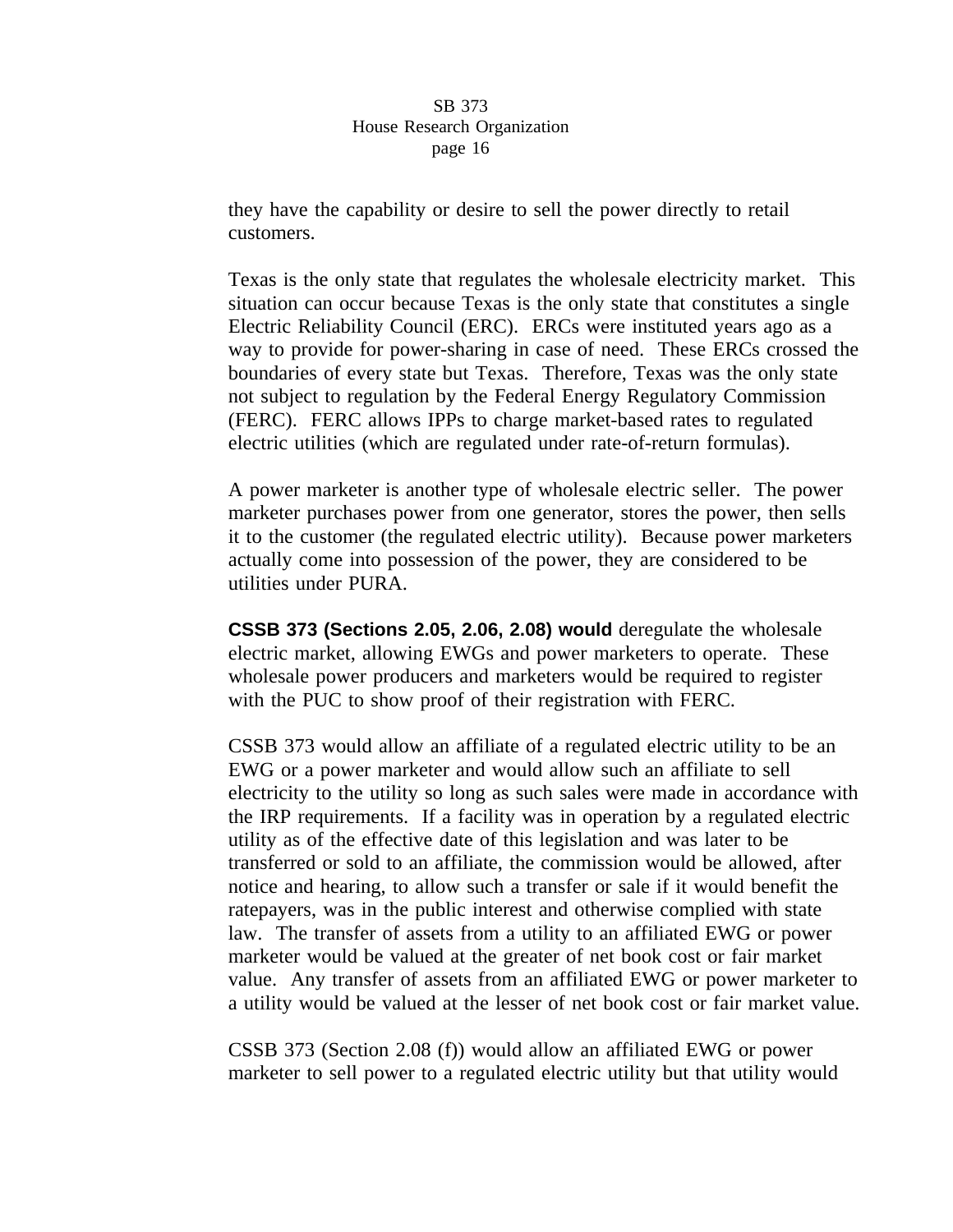not be allowed to grant any undue preference to that affiliate in the transaction.

**Supporters say:** Now is the time for electric wholesale competition to come into Texas. Wholesale electric competition is permitted throughout the rest of the United States under regulation promulgated by FERC. Texas consumers pay some of the highest rates for electricity. Wholesale competition could play a significant role in reducing these costs.

By having a wholesale power purchaser as an option in integrated resource planning, utilities would be allowed to use the generating capacity in Texas to the greatest advantage. For example, if a utility knows that it will need new generating capacity to meet growing customer needs, it has the option of building a new generating facility or purchasing the power from an existing facility with excess capacity. It is clearly the most cost effective and resource efficient method to have the utility purchase the power, but without a wholesale market for the power, guaranteed transmission capabilities, and an IRP process, such an efficient choice could not be made.

CSSB 373 would retain the same regulation over the wholesale market as that provided by FERC in the national wholesale market.

The restrictions on affiliate transaction in wholesale competition help to prohibit utilities from using wholesale affiliates to gain an advantage in the market. Restrictions on the transfer of assets requiring them to be at fair market value or net book cost help to ensure that affiliates do not use wholesale companies to transfer the most profitable facilities into the competitive market and keeping the unprofitable facilities in the regulated market.

**Opponents say:** Wholesale competition is a laudable goal and could help to promote conservation and cost savings, but the potential abuses of affiliates must be regulated in order to achieve a level competitive playing field.

# **Transmission of electricity**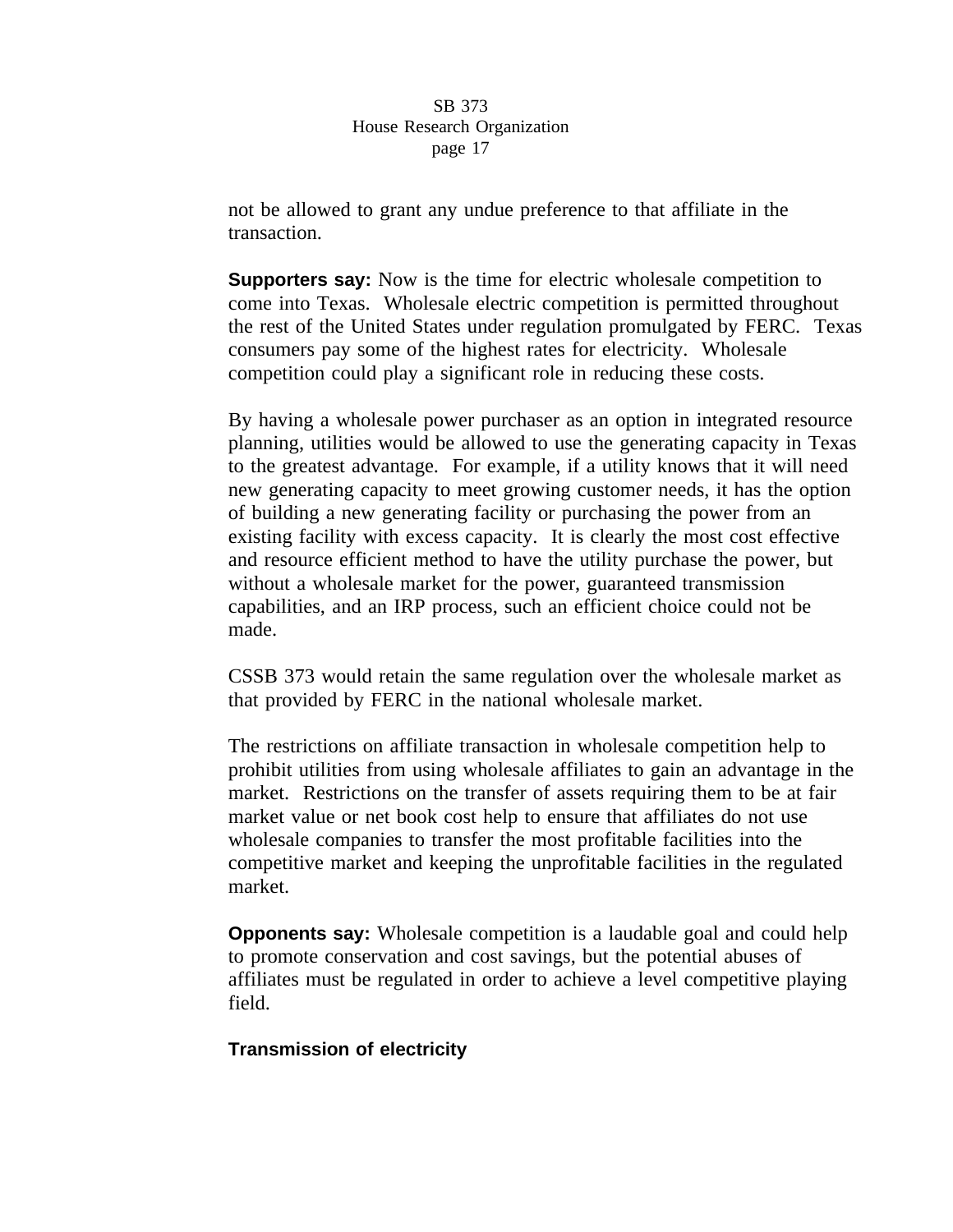**CSSB 373 (Section 2.07, 2.08) would** allow the PUC to require a utility, including a municipal owned utility, to provide access to its transmission capabilities at wholesale cost to any other utility, co-generator, EWG or power marketer. On such transmission services, the PUC would not be allowed to issue a rule that is contrary to an applicable decision, rule or policy set by the federal regulatory agency on such transmission. The PUC would be required to develop rules within 180 days to the effective date of this legislation that would guarantee that utilities provide nondiscriminatory access to transmission services. The utility would be prohibited from passing the costs of providing transmission service to other customers.

A five-member interstate connection committee would be appointed by the PUC with the advice and consent of the governor to study the feasibility and cost of connecting the utilities within the Electric Reliability Council of Texas (ERCOT) to other facilities within the Southwest Power Pool reliability area. Such a study would be submitted by September 1, 1997.

**Supporters say:** Inherent in the ability to have wholesale competition is the ability to gain access to transmission lines at a reasonable price. Access to transmission lines is an integral competent of wholesale competition that must be promoted. This section would allow for such access at the same rates, terms of access, and conditions that are comparable to the utility's use of its own system. In other words, the utility would have to allow wholesale competitors the same access as it gives itself, charging only for the cost of the transmission to the utility.

**Opponents say:** Additional safeguards should be put in place to ensure that the utility can not unfairly allow its own affiliate to use its transmission capabilities to gain a competitive advantage.

## **Mark-ups**

Mark-up refers to the ability of a utility to purchase power at wholesale from an independent power producer and then add an additional cost to that power before it is sold to the ultimate consumer, customers of the utility.

**CSSB 373 (Section 2.11) would** allow a utility that purchases power to add a mark-up to the actual cost of purchasing the power to compensate the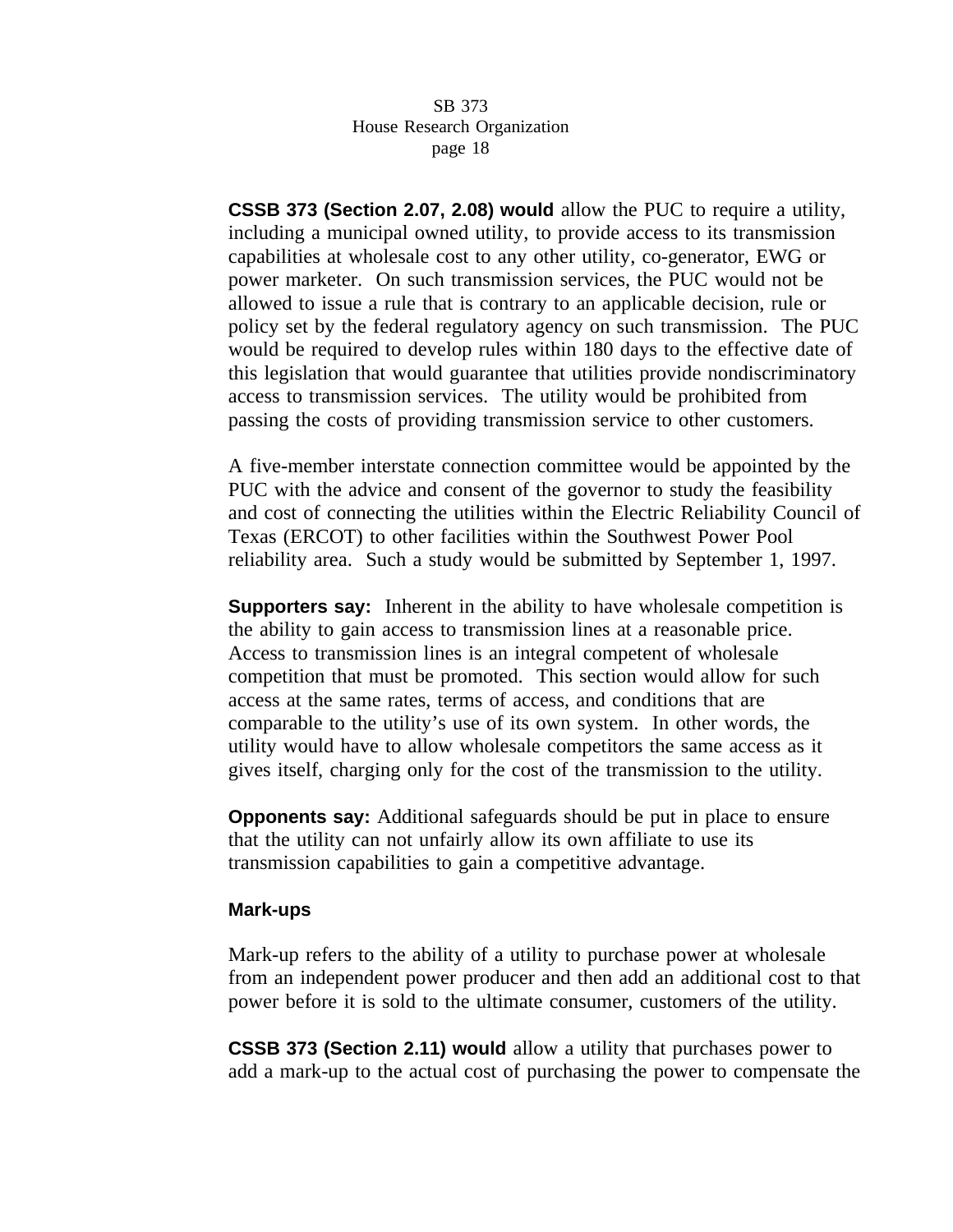utility for any financial risks and the value added by the utility in making the purchased power available to its customers. The amount of a mark-up allowed would be determined by the PUC. The mark-ups could also be used to encourage the utility to include economical purchased power as part of its capacity resource supply plan.

**Supporters say:** Mark-ups provide a much needed incentive to allow a utility to purchase power. Currently a utility may find it more profitable to simply build another generating facility rather than purchase power, even though purchasing power would be the most efficient and effective way to meet its capacity needs. If the utility is allowed to add a small profit to purchased power, the utility would be more apt to purchase power, thus promoting conservation and demand side management.

**Opponents say:** This section would allow a utility to make a profit for simply purchasing power and transmitting that power to the customer. No other state allows such mark-ups, so the only justification for them can be as a way to increase the profits of the utility.

Additionally, because CSSB 373 would allow a utility to purchase power from an affiliate and then apparently mark-up the price of that power when it is sold to the utility's customers, the utility would essentially be able to "double-dip" into ratepayers pockets for the sake of that utility's profits.

The Senate-passed version of SB 373 carried the caveat that mark-ups were an exceptional form of rate relief that could only be recovered on a finding that the incentive was necessary to maintain the financial stability of the utility.

## **Retail competition**

Retail competition refers to the ability of independent power producers to sell electricity directly to individual customers. Retail competition would essentially require a complete deregulation of the electric utility industry. In order for retail competition to work, the utility company that owns the transmission lines would be required to grant very inexpensive access to those transmission lines for the transfer of electricity.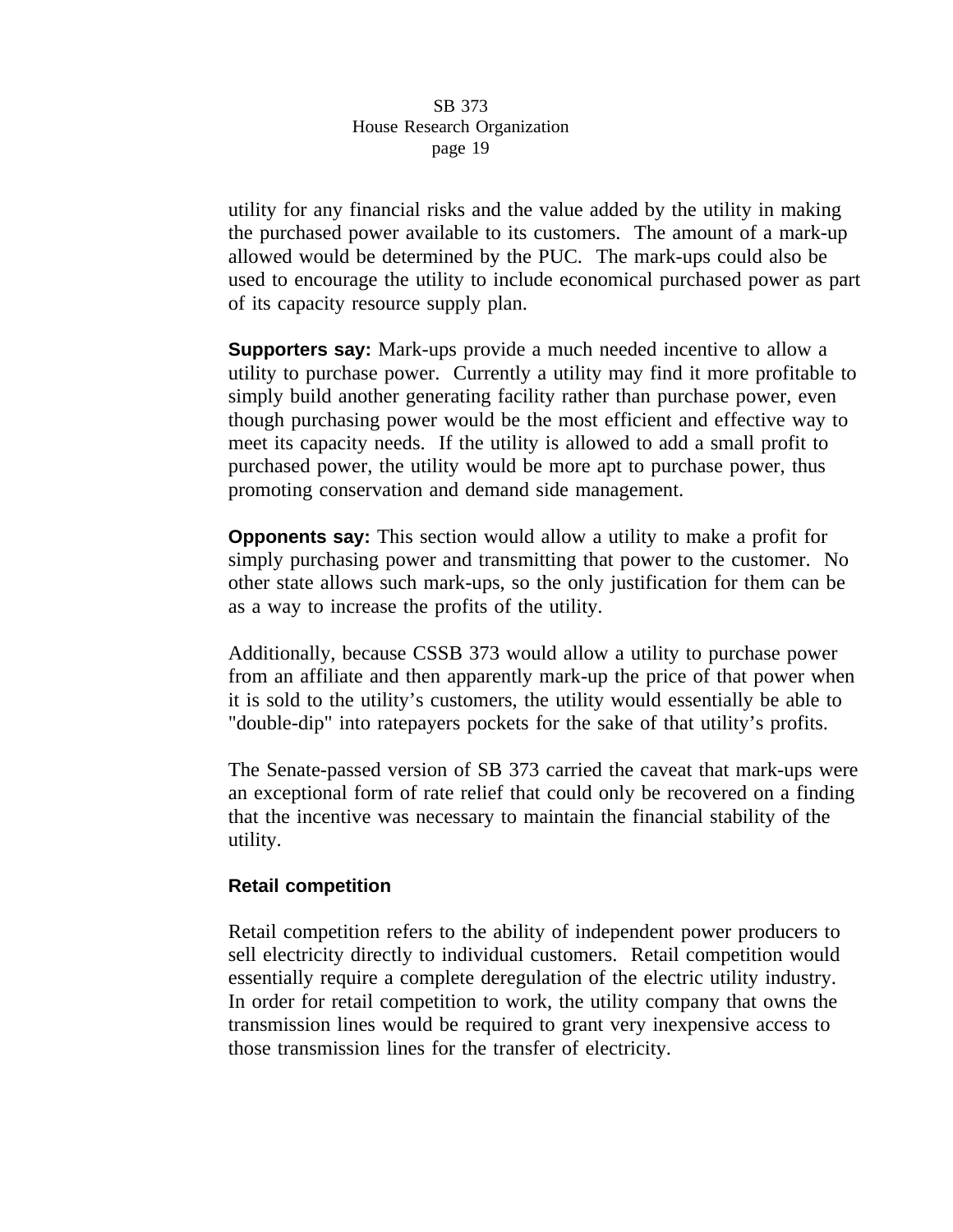**CSSB 373 (Section 2.08 (g)) would** allow the PUC to establish one pilot program to require an electric utility to provide transmission service from EWGs, power marketers, co-generators, and other public utilities to consumers. In such a program, the PUC would be required to ensure, to the extent possible, that all classes of customers were provided an opportunity to participate in the pilot program. Such a program would have to be designed to prevent the shifting of costs from currently paid by the program participants to other ratepayers of the transmitting utility. The pilot program could remain in effect for up to six years after the PUC approved such a program. After such a time, the commission would be required to report the results to the Legislature.

**Supporters say:** Retail competition is the wave of the future. In states where wholesale competition has been available for several years, electric companies are moving closer and closer to unlimited retail competition. In Texas the transition to wholesale competition must be allowed before retail completion can begin, but a pilot project to study the feasibility of retail competition, closely monitored by the PUC, is warranted. If such a pilot project is successful, then perhaps, by the end of such a project, wholesale completion in Texas will have advanced far enough that the transition to retail competition could be possible.

**Opponents say:** While it may be beneficial to attempt a retail competition project, the safeguards included in the Senate-passed version of SB 373 regarding such a project should be restored. Specifically, in that version the project would last only three years, the PUC could only issue an order establishing a pilot project if it found that the program would not adversely affect the ratepayers of the transmitting utility, and the PUC could terminate the program at any time if the program does adversely affect the ratepayers.

**Other opponents say:** Retail completion should be expressly permitted when it benefits the ratepayers. Retail and affiliate/self-service wheeling can be a cost-effective resource that can utilize co-generation and can defer or eliminate the need for a new power plant. The PUC should have the express authority to consider such retail transactions on a case-by-case basis, thus retaining full control over such competition. Retail completion has been repeatedly shown in other industries, such as telecommunications,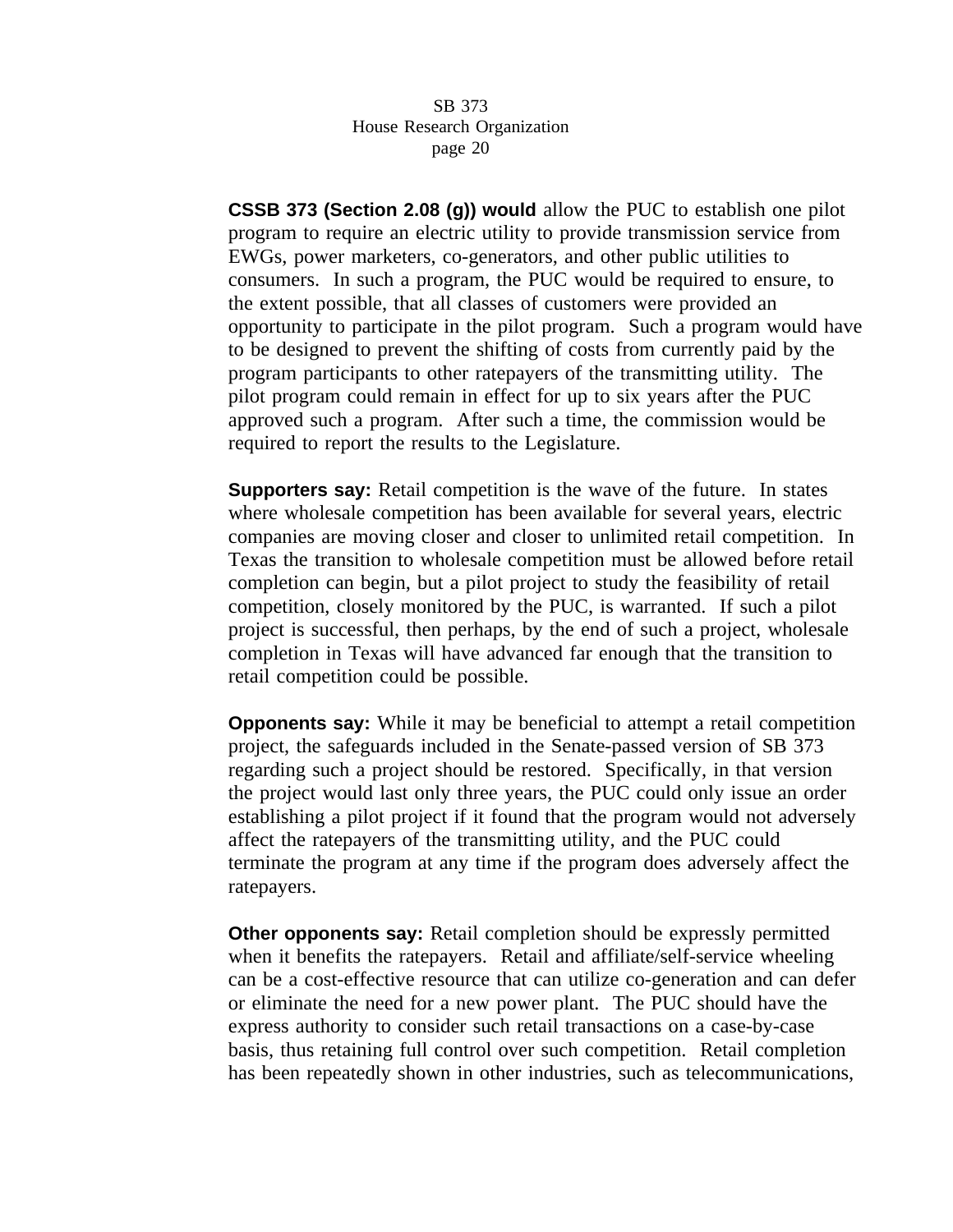natural gas, and the airline industry, to produce lower costs and rates for customers.

# **Wholesale and retail pricing flexibility**

Pricing flexibility refers to the ability of a utility to charge different rates to different customers. Such flexibility is already available so long as the utility requests such changes from the PUC and the PUC authorizes such changes.

**CSSB 373 (Section 2.18, 2.19, 2.21) would** allow a utility to change its rates without a ruling from the PUC so long as such adjustments are made to coincide with the utility's fuel factor (the cost of producing energy). The utility's fuel factor could include the price of purchased power. A utility would be prohibited from charging rates to certain customers that constitute an impressible difference, preference or advantage. It is also impermissible for a utility to charge less than the rate approved by the PUC unless such a discount is done to promote DSM.

**Supporters say:** CSSB 373 would provide pricing flexibility only in limited circumstances and only to promote the competitive market. Without some degree of pricing flexibility, utilities would not be able to adjust their rates without a hearing that could take as long as six months to a year. In a competitive market, this amount of lag-time would prevent a utility from remaining competitive.

This pricing flexibility would also allow utilities to promote conservation measures and demand side management by giving discounts to those companies or individuals that practice such measures.

**Opponents say:** CSSB 373 would remove two essential provisions from the Senate-passed version that guard against impermissible pricing flexibility. The Senate version contains a series of safeguards to ensure wholesale price flexibility would not be used to disadvantage either captive retail customers or wholesale competitors. Such safeguards would ensure that the requirements of FERC are followed for wholesale pricing. Additionally, the Senate would prohibit a utility from either directly or indirectly subsidizing discounts to large industrial customers with rates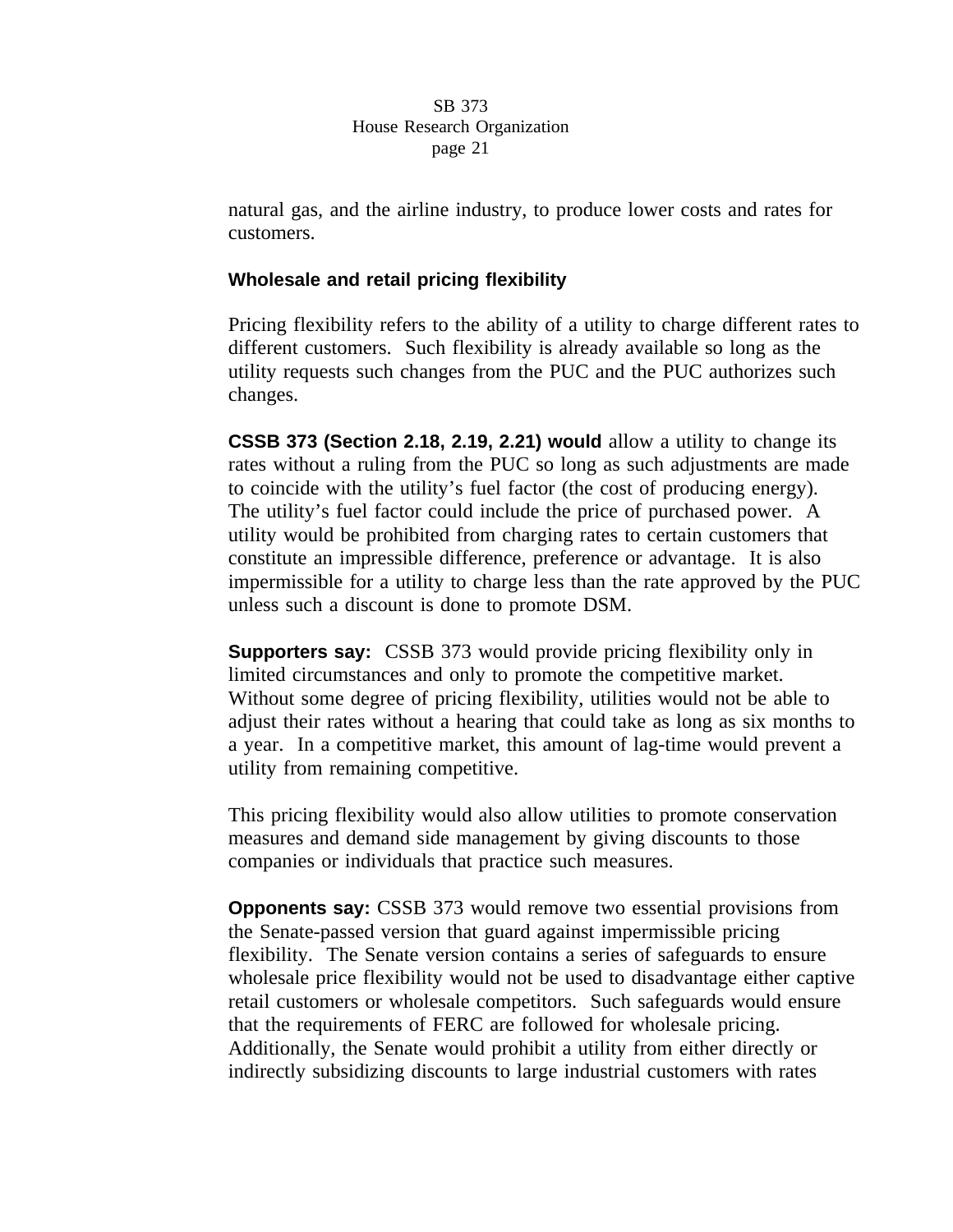charged to other customer classes. These two restrictions should be placed back into CSSB 373 in order to prevent new wholesale competitors from being squeezed out of the new market and avoid burdening residential customers with the discounts given to industry to keep them in a utility's rate base.

# **Electric cooperatives**

Electric cooperatives (co-ops) are nonprofit companies owned by the customers of the co-op. Co-ops are considered utilities by the PUC and as utilities must still submit any plans for rate increase to the PUC for approval. The PUC determines if the rate increase is needed by conducting a hearing where anyone who wishes to participate may do so.

**CSSB 373 (Section 2.14) would** establish a procedure to allow an electric cooperative to be exempted from rate regulation if the members of the coop approved the measure. A ballot would be sent to every member of the co-op and could be included in the monthly billing statement. If a majority of the members of the co-op voted to approve the deregulation, co-ops would only be required to follow the procedures set out in order to raise its rates. Approval of deregulation would not remove the co-op from the authority of the PUC for anything except the rate-setting procedures.

In order for an electric co-op to raise its rates for any class of customers, the co-op would be required to mail notice of that change to the PUC, each affected municipality and utility within or adjacent to the co-op's service area, and each affected customer. The notice given to the customers would be required to include a statement of the increase or decrease in the total operating revenues, the classes of customers affected and the increases or decreases in rates for each class, notice that the PUC may review the rate change if it receives a petition within 60 days and the address and telephone number of the PUC, a statement that a customer opposed to the rate should notify the co-op in writing, and notice that customers may review a copy of any written opposition the co-op receives.

The co-op would be required to keep available for public review a cost-ofservice study that shows the need for the rate increase. The co-op would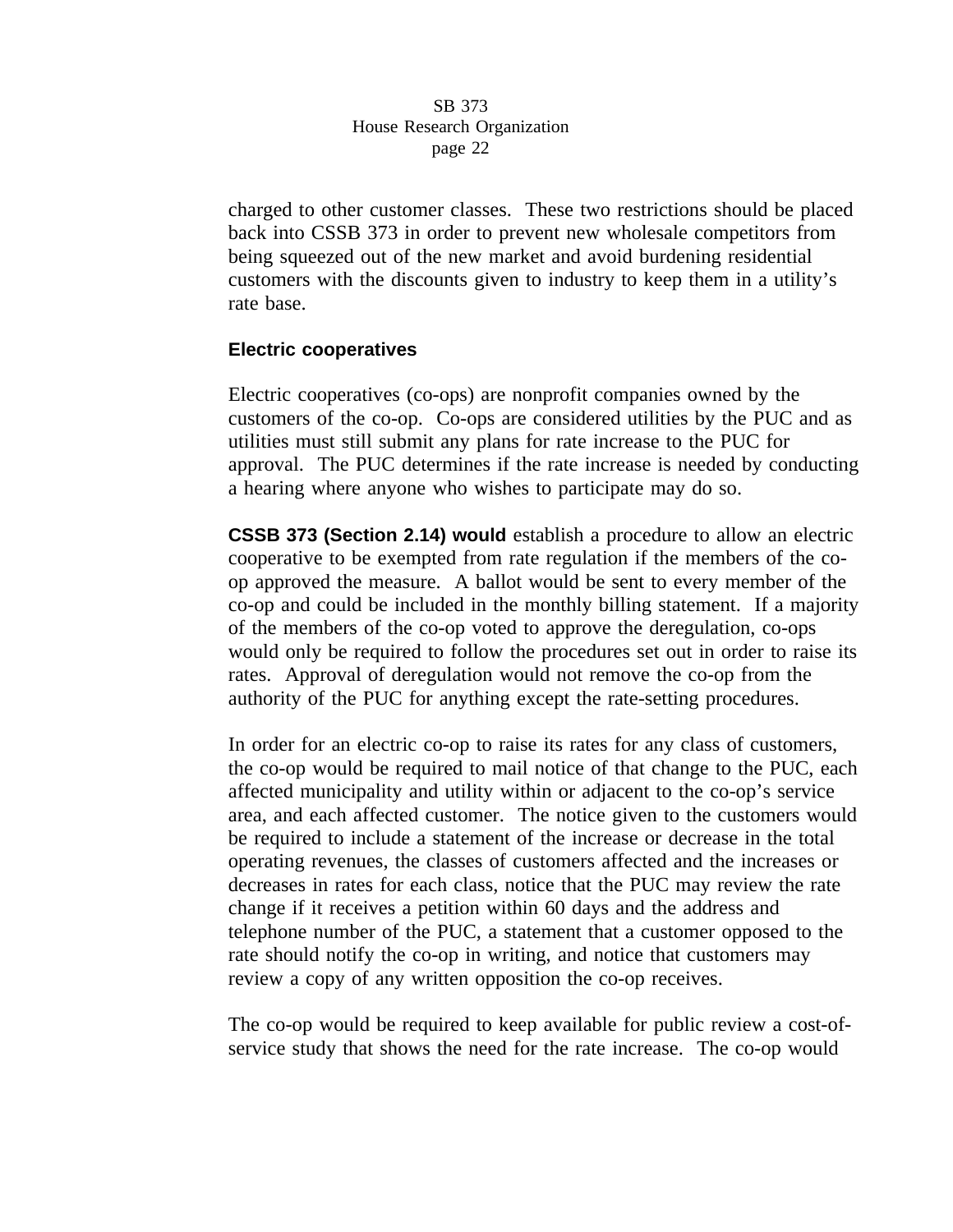also be required to make available to the public responses in opposition to the proposed rate increase.

Unless a review was initiated under the provisions of this bill, the rate change proposed by the co-op would become effective 70 days after notice was provided.

If during the 60-day review period for proposed rate increase the PUC received a petition opposing the increase from at least 10 percent of the members of the co-op or members of the co-op who purchased more than 50 percent of the co-op's energy sales to a customer class, the PUC would be required to conduct a review as it would for any other rate increase application.

If during the 60-day review period a petition was filed with the PUC by an executive officer of an affected electric utility, the PUC would be required to review the cost-of-service study prepared by the co-op. If the commission found that the revenues for any class of customers were *less* than the cost of providing service, it would be required to disapprove the rate.

The PUC could at any time, on its own motion, review the rates of a co-op if it found that there was good cause to believe the co-op was earning more than a reasonable rate of return on overall revenues or revenues of a particular class.

**Supporters say:** Electric cooperatives are actually owned by the customers that they serve. The point of a co-op is to reduce costs to the customers. The problem is that because of the expensive procedures for rate increases required by PURA, customers have to pay extra just for a procedure to keep the co-op's revenues above its costs. As a practical matter, almost none of the rate increases proposed by co-ops are contested by members of the co-op, but the co-op must still go through the expense — anywhere from \$200,000 to \$1 million — of presenting its side before the PUC at a rate hearing. If the costs of this rate hearing could be saved, it would result in savings to the co-op's customers.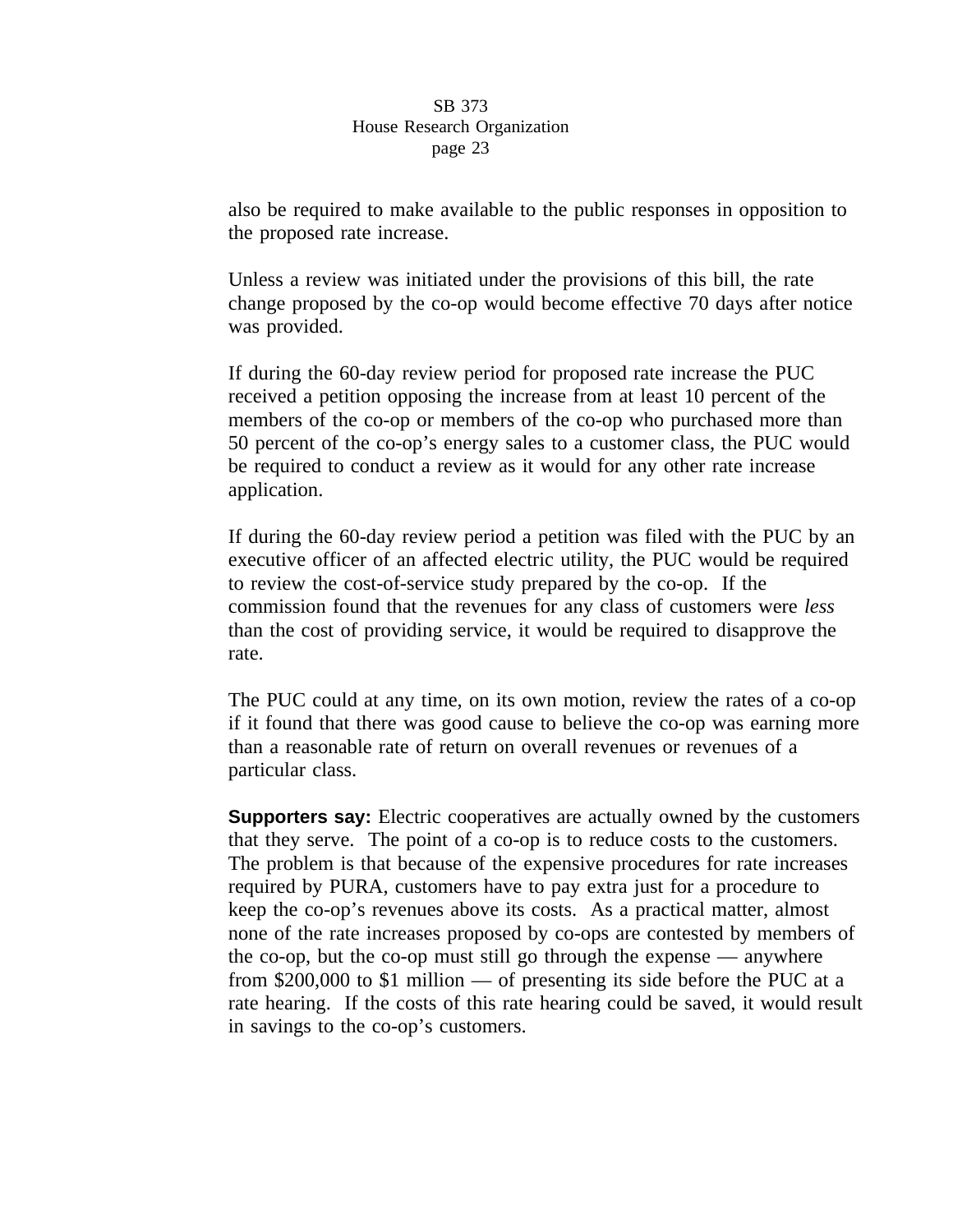The procedure established in the bill for raising rates would provide every customer of the co-op with adequate notice of the rate change and a substantial opportunity to respond. Because every negative response to the rate change would have to be made available to the public, a customer who wished to submit a petition to the PUC would be able to find people who are opposed to the rate change without having to contact every customer of the co-op. Once such a petition was filed, the co-op would be treated exactly as it is under current procedures, but such a procedure would not be commenced unless there is some significant opposition to the rate increase, thus helping to keep the co-op's costs down.

This legislation would also retain the PUC's right to initiate proceedings on its own motion, maintaining the regulatory authority of the PUC.

**Opponents say:** Electric cooperatives are owned by the customers only in theory. In reality an individual residential customer has almost no input into the decision making process of the co-op. This legislation allows the co-op to gain an even greater control over its small customers.

The ballot given to customers to vote for deregulation of the co-op should be required to include information drafted by the PUC or perhaps OPUC explaining to customers what the potential consequences of deregulation may be.

**Notes:** SB 1227, passed by the Senate on April 4 and placed on the House General State Calendar for May 19, is identical to the provisions of SB 373 regarding electric cooperatives.

# **Co-generation**

Co-generation refers to the process of customers actually generating excess power from production. This is most often done in industrial settings when the industrial user needs a specific type of power. That power is generated at the plant using electricity provided by the regulated electric utility. However, when that power is generated by the industrial user, there is often excess energy or by-product energy that is not used by the industrial customer, but that can be sold back to the regulated utility.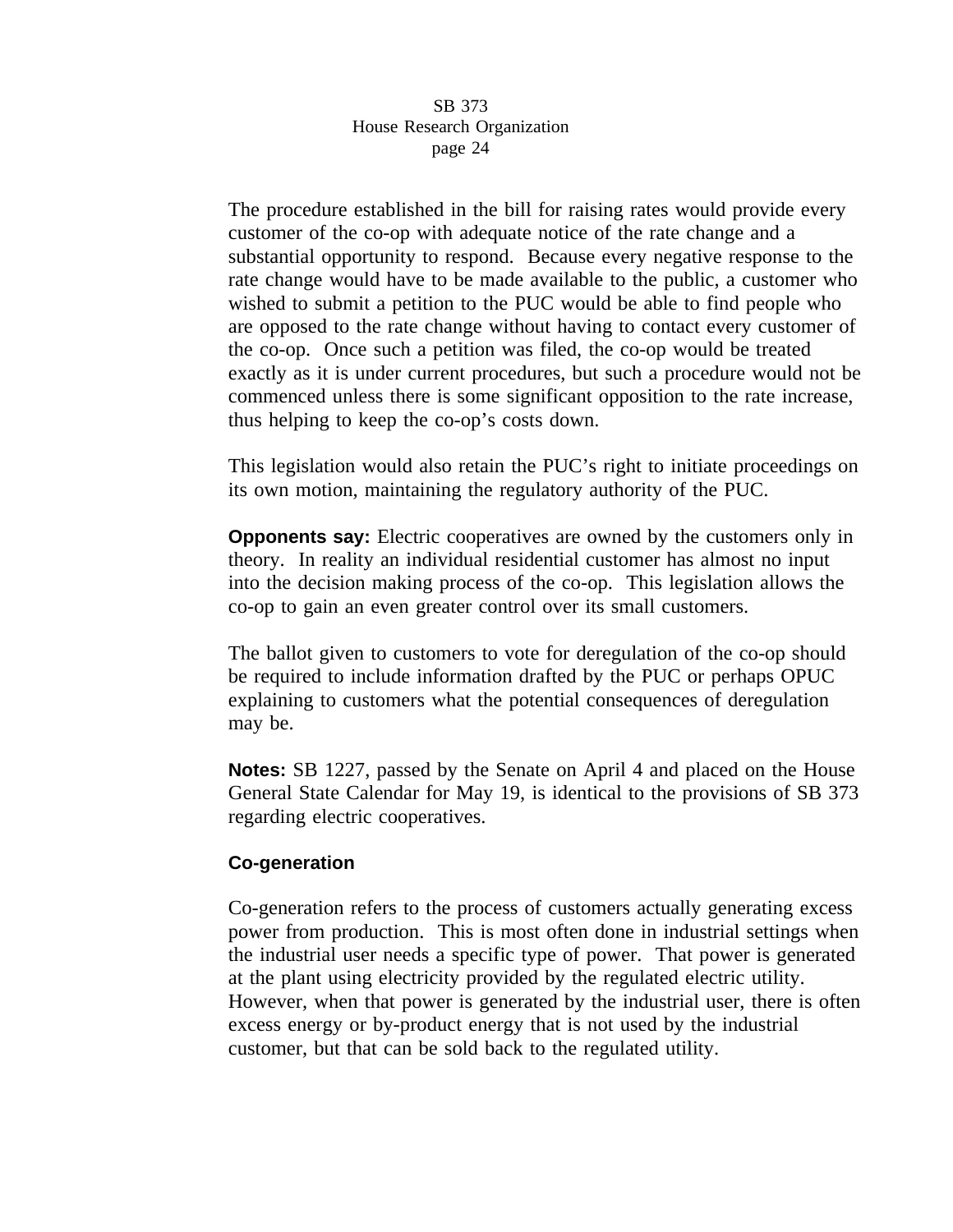Co-generation has been considered an energy conservation measure because it allows excess energy to be put to use rather than wasted. FERC regulations encourage the use of co-generation. The PUC has allowed cogenerators to sell power back to electric utilities.

**CSSB 373 (Section 2.22) would** allow a co-generator to sell its power at retail to the sole purchaser of the co-generators' thermal output pursuant to the goals of DSM.

# **Rates**

**CSSB 373 (Section 2.10, 2.12, 2.15, 2.17) would** allow the PUC to approve interim rates to avoid confiscation during the period beginning on the filing of the application and ending on the date that the order becomes final. The utility would also be allowed to recover reasonable costs of participating in a proceeding under PURA.

The PUC could, when fixing a reasonable rate of return on invested capital, consider the utility's efforts to comply with its most recently approved IRP.

This bill (Section 2.17) would amend the filing deadlines for rate cases to achieve a more efficient timetable.

**Supporters say:** These changes are necessary to allow the rate process to not hinder the competitive electricity market. Interim rates are used by several other regulatory authorities, such as the Texas Railroad Commission, as a way to alleviate the burden necessarily imposed on a utility by the long process of a rate hearing. These interim rates would only be allowed to protect a utility from losing a reasonable rate of return on investment, not to allow for greater profits.

This legislation would also allow the rates to include incentives for efficient production and management as proposed by the JIC (Section 2, Recommendation 13). By allowing such incentives to be included in the rate process, the PUC could promote more efficient uses of energy resources.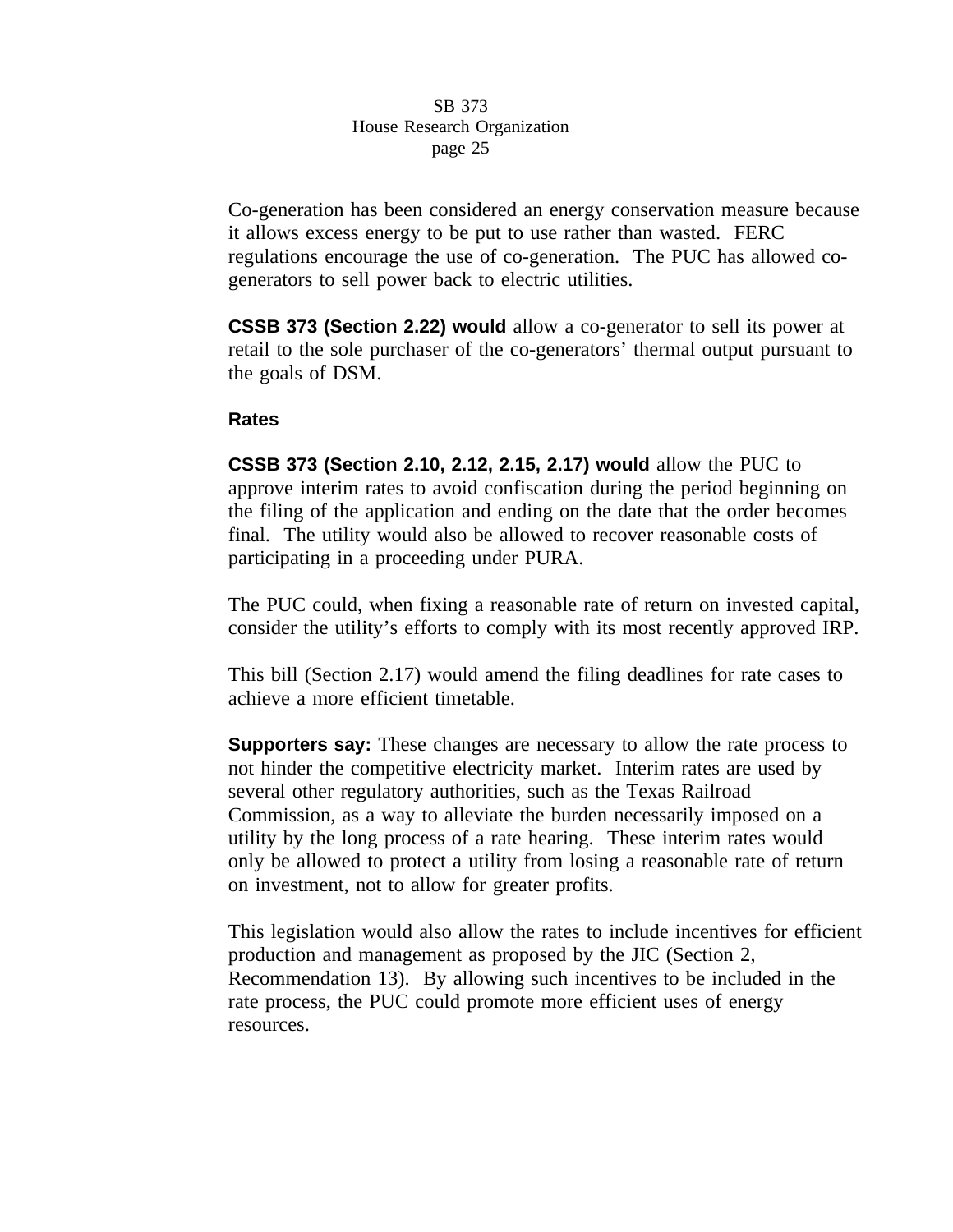**Opponents say:** Allowing interim rates could permit a utility to differentiate between various classes of customers impermissibly for what could be a very long time between the original application and a final order.

# **University discounts**

**CSSB 373 (Section 2.20) would** require public and municipal owned utilities to give a 20 percent discount for electric service to higher education institutions. The utility would be exempt from such restrictions if the discount would be greater than 1 percent of the utility's annual revenues or if the utility, before September 1, 1995, already discounted rates by 20 percent or more. This discount would also not apply to a state institution for which the discount granted to the state would be greater than 20 percent. CSSB 373 would prohibit an investor-owned public utility from recovering the cost of this discount from any other rate class.

**Supporters say:** This mandatory discount is already done by many cities and power companies to the benefit of higher education. It would help to keep the costs of higher education down. However, if it is provided by utilities, it should be provided to all higher education institutions and not be allowed to be used by the utility as a way to show favoritism to certain institutions. This provision would merely require utilities to provide the same institutions the same benefits.

**Opponents say:** Institutions of higher education consume electricity equivalent to sizable commercial or some industrial operations. They should not be specifically singled out for a substantial discount over other institutions.

This provision would also place a strain on certain utilities at the expense of others. Some utilities have as many as 10 or more institutions that would qualify under this section while other utilities may not have any such institutions within its coverage area.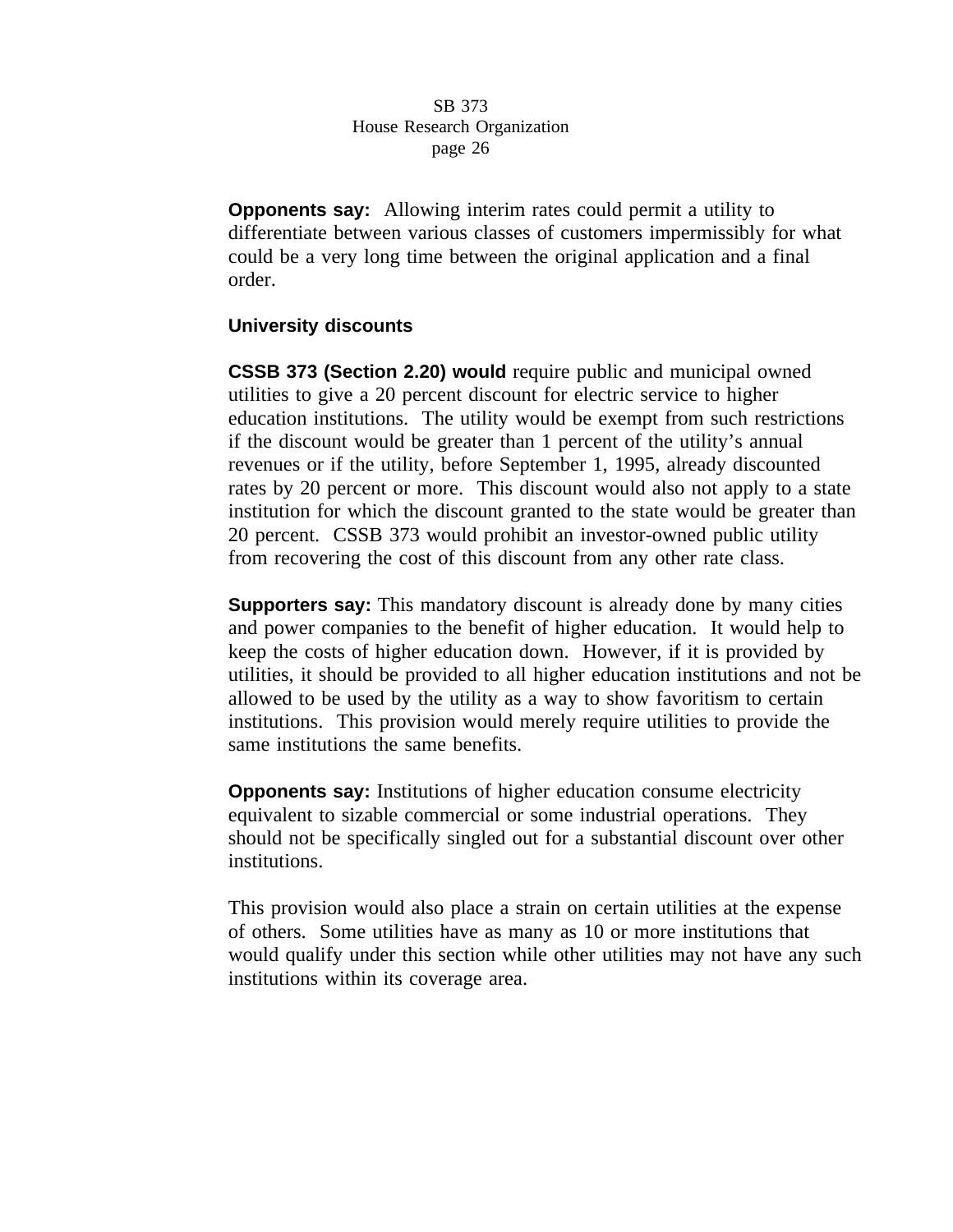NOTES: CSHB 3164 by Seidlits, administrative reorganization of the PUC, passed the House on May 12 and was reported favorably, without amendment, by the Senate State Affairs Committee on May 19. The version that passed the House did not cover any regulation of electric utilities.

> The committee substitute to the Senate-passed version of SB 373 contains numerous changes and amendments. Most of the major changes are discussed in the point-by-point analysis. The substitute:

• restored existing statutory authority for PUC to require utilities to report information about themselves. The Senate version had limited PUC's authority so that it could only require information relating to utility-affiliate transactions;

• restored PUC's existing jurisdiction over affiliated interests having transactions with public utilities. The Senate version had removed PUC's jurisdiction over utility affiliates and replaced it with jurisdiction over transactions between the utilities and the affiliated interests. The substitute would specify that accounts or records obtained by PUC related to sales of electrical energy at wholesale by an affiliate would be confidential and exempt from the open records law;

• added a provision repealing civil penalty authority for violations of the Act under the jurisdiction of the Railroad Commission that result in pollution;

• deleted a provision in the Senate version providing utilities a right of contribution against persons other than electric utilities that use a utility's transmission or distribution system for personal injury or property damage claims brought in connection with the utility's transmission or distribution system.

• changed language regarding pricing flexibility. Rather than authorizing a utility to charge individual customers lower prices for wholesale and retail electric service, as in the Senate version, the substitute would authorize the regulator to approve wholesale or retail tariffs or contracts containing charges that are less than approved rates;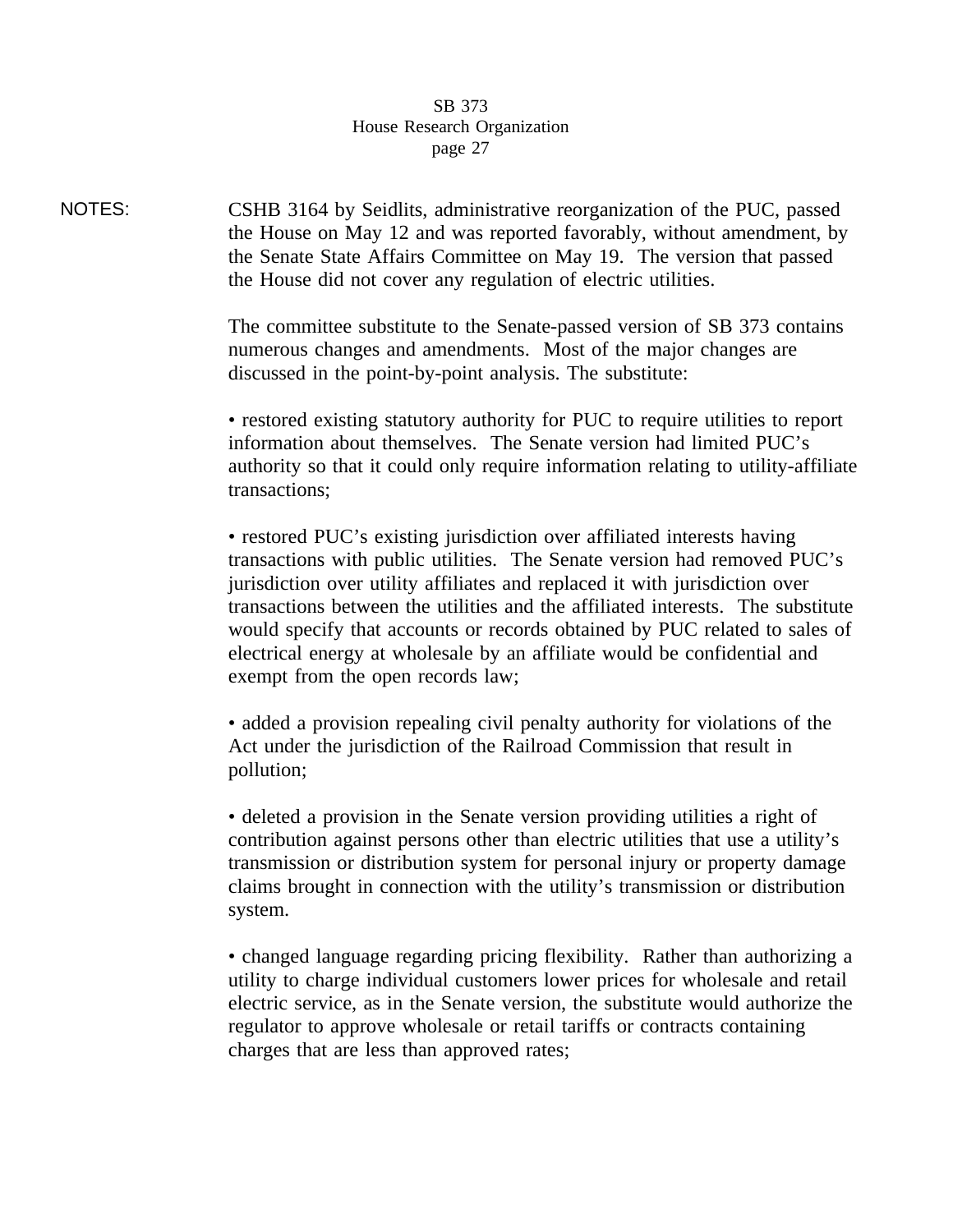• changed the requirement in the Senate version to develop an integrated resource planning system at the lowest reasonable *system* cost. The Senate version would instead require the commission to use the lowest reasonable cost;

• added a requirement for a description of how each utility will achieve equity among customer classes and provide demand-side programs to each customer class, including tenants and low income ratepayers to the list of required provisions in a preliminary plan. A similar provision is added in the list of determinations the commission must make for the final plan;

• changed the authority of the commission regarding transmission service from authorization to require a utility to provide transmission service for transmitting wholesale power as in the Senate version, to authorization to review the state's transmission system to determine and make recommendations to public utilities on the need to build new power lines, upgrade power lines, and make other improvements as necessary;

• added a provision not in the Senate version regarding the transfer of assets from a utility to an affiliated exempt wholesale generator. The substitute specifies that any transfer of assets from a utility to an affiliated exempt wholesale generator or power marketer would have to be valued at the greater of net book cost or fair market value. The provision also specifies that any transfer of assets from an exempt wholesale generator or power marketer to an affiliated public utility would have to be valued at the lesser of net book cost or fair market value;

• changed the pilot program in the Senate version to specify that the pilot program is one pilot program to provide transmission service for transactions between end users of electricity and qualifying facilities, exempt wholesale generators, power marketers, or public utilities. The substitute would change the life of the program from three years, as in the Senate version, to six years;

• deleted the provision in the Senate version that would authorize the commission to deal with increased competition;